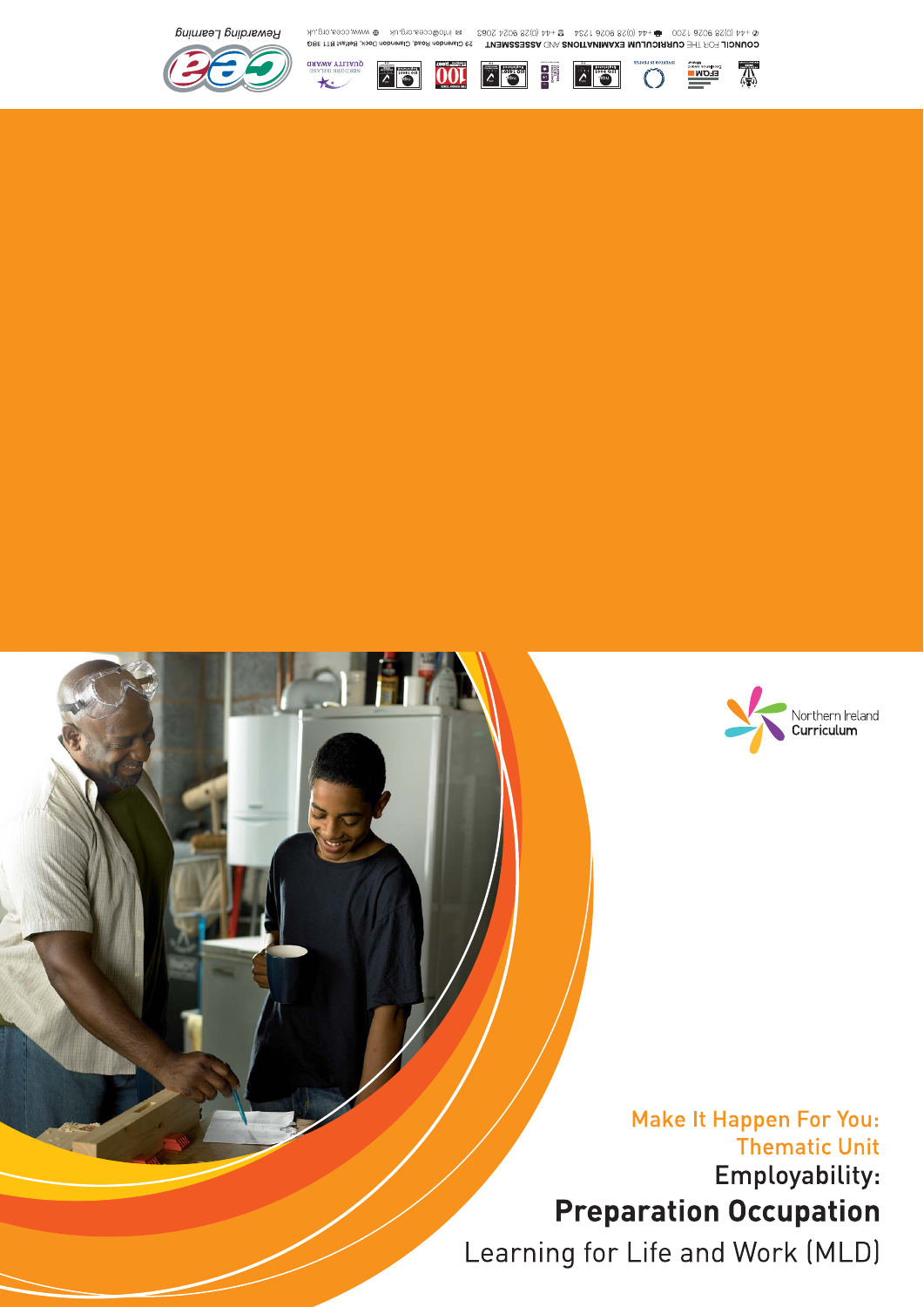#### **Writers' Group**

Kathryn Edgar Clare McFadden, Queens University Belfast Kate O'Kane, Western Education and Library Board (WELB) Avril Fryers Rosstulla School, Newtownabbey

A CCEA Publication ©2011

www.nicurriculum.org.uk

*Cover Photograph: © John Howard*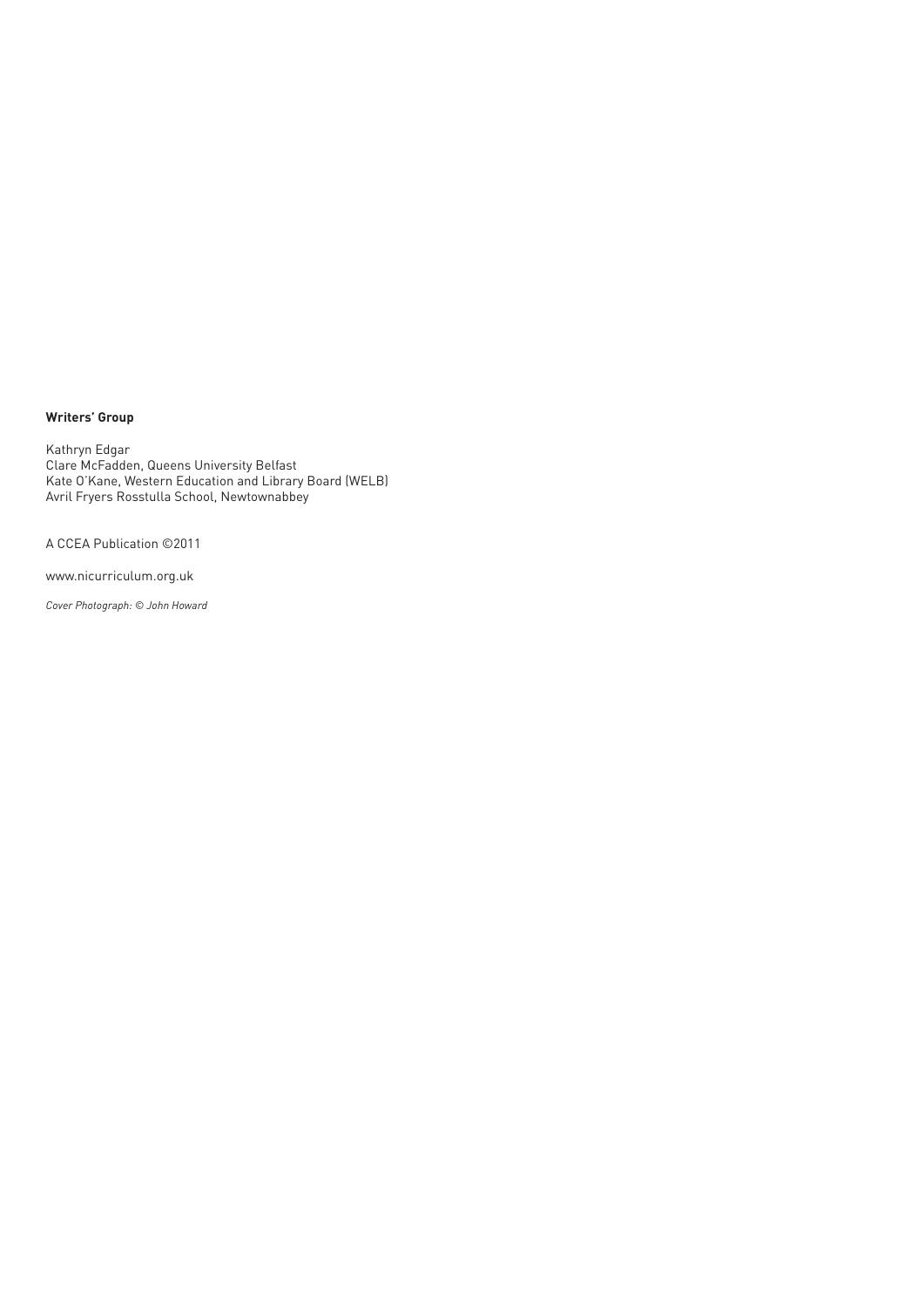#### **Unit Title:** Make It Happen For You

#### *Sub Theme: Employability – Preparation Occupation*

#### Thinking Skills and Personal Capabilities: Managing Information

Curriculum Objective: To develop the young person as a contributor to society and as a contributor to the economy

Key Elements: Employability, economic awareness, personal and mutual understanding, cultural understanding

Attitudes and Dispositions: Personal responsibility, concern for others, commitment, determination, resourcefulness, openness to new ideas, self-belief, optimism, pragmatism, flexibility, integrity, respect

Learning Experiences: Investigating and problem-solving, linked to other curriculum areas, active and hands-on, challenging and engaging, ongoing reflection, enquiry based

> The Thematic Units connect the *Learning for Life and Work* subject strands of Personal Development, Local and Global Citizenship, Home Economics and Employability and demonstrate how they contribute to the understanding of a central theme. They provide a number of learning, teaching and assessment activities (and are accompanied by supporting resources) to help you address, interpret and develop the Northern Ireland Curriculum's key elements and Statements of Minimum Requirement.

Each Thematic Unit contributes to the statutory requirement for *Learning for Life and Work* and also links to other Areas of Learning. In addition, there are opportunities to develop learners' *Thinking Skills and Personal Capabilities*, incorporate *Assessment for Learning* principles and make connections to the *Cross-Curricular Skills*.

The units are not intended to be prescriptive and are not the only way to approach the Northern Ireland Curriculum. You do not have to follow them rigidly. Instead, we encourage you to choose from the wide range of learning, teaching and assessment activities in the units and adapt and extend them as appropriate for your classes.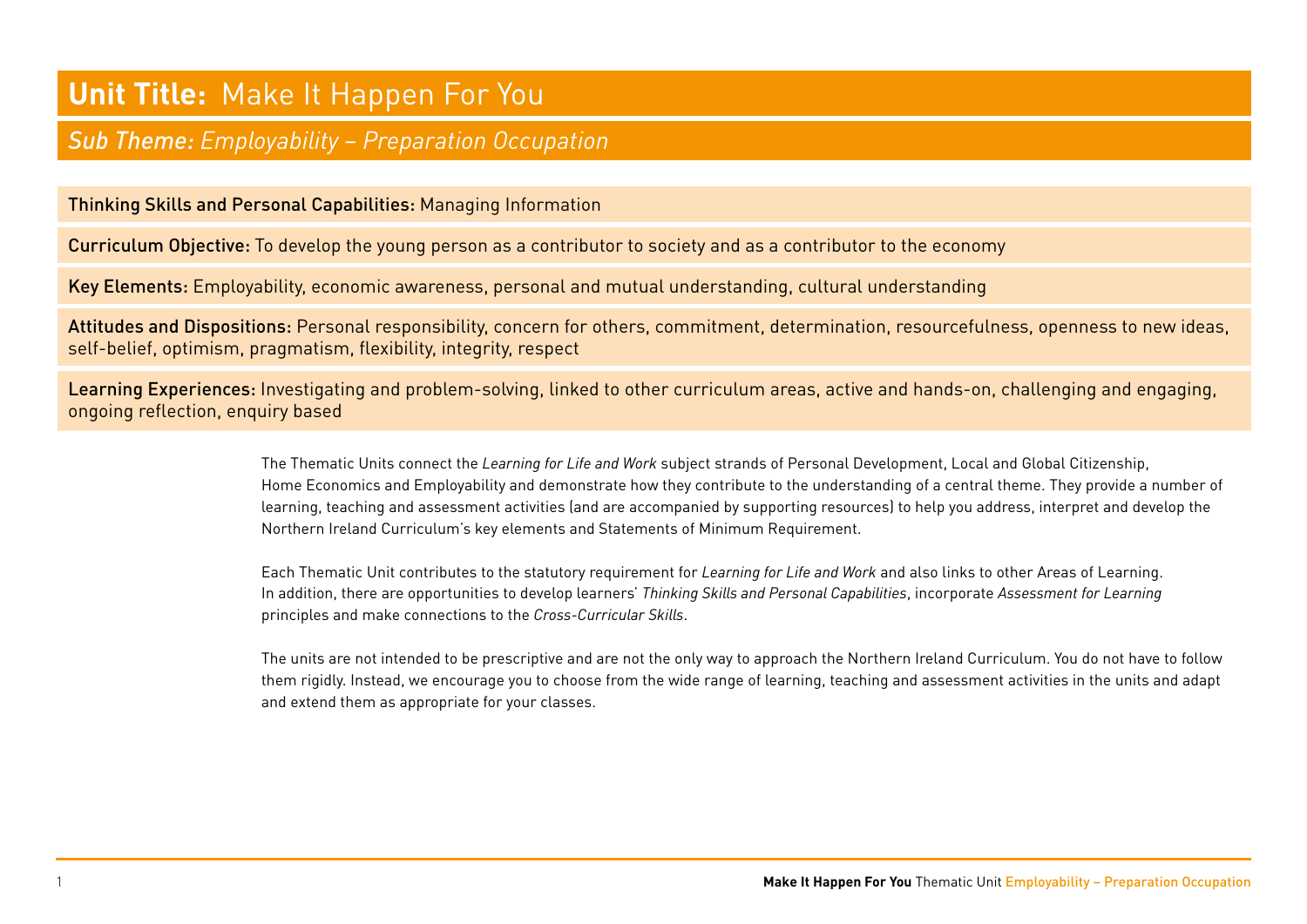# Statements of Minimum Requirement

These are the Statements of Minimum Requirement that are addressed in this unit:

**Employability** Work in the Local and Global Economy Investigate how an employer might deal with issues affecting work

**Employability** Enterprise and Entrepreneurship Understand the importance of innovation and develop strategies to promote an entrepreneurial spirit, considering possible implications for career planning

**Employability** Enterprise and Entrepreneurship Explore the range of small businesses in the life of the community and consider possible implications for career planning

#### **Employability**

Enterprise and Entrepreneurship

Find out what makes an entrepreneur and develop an awareness of the challenges and benefits of building your own business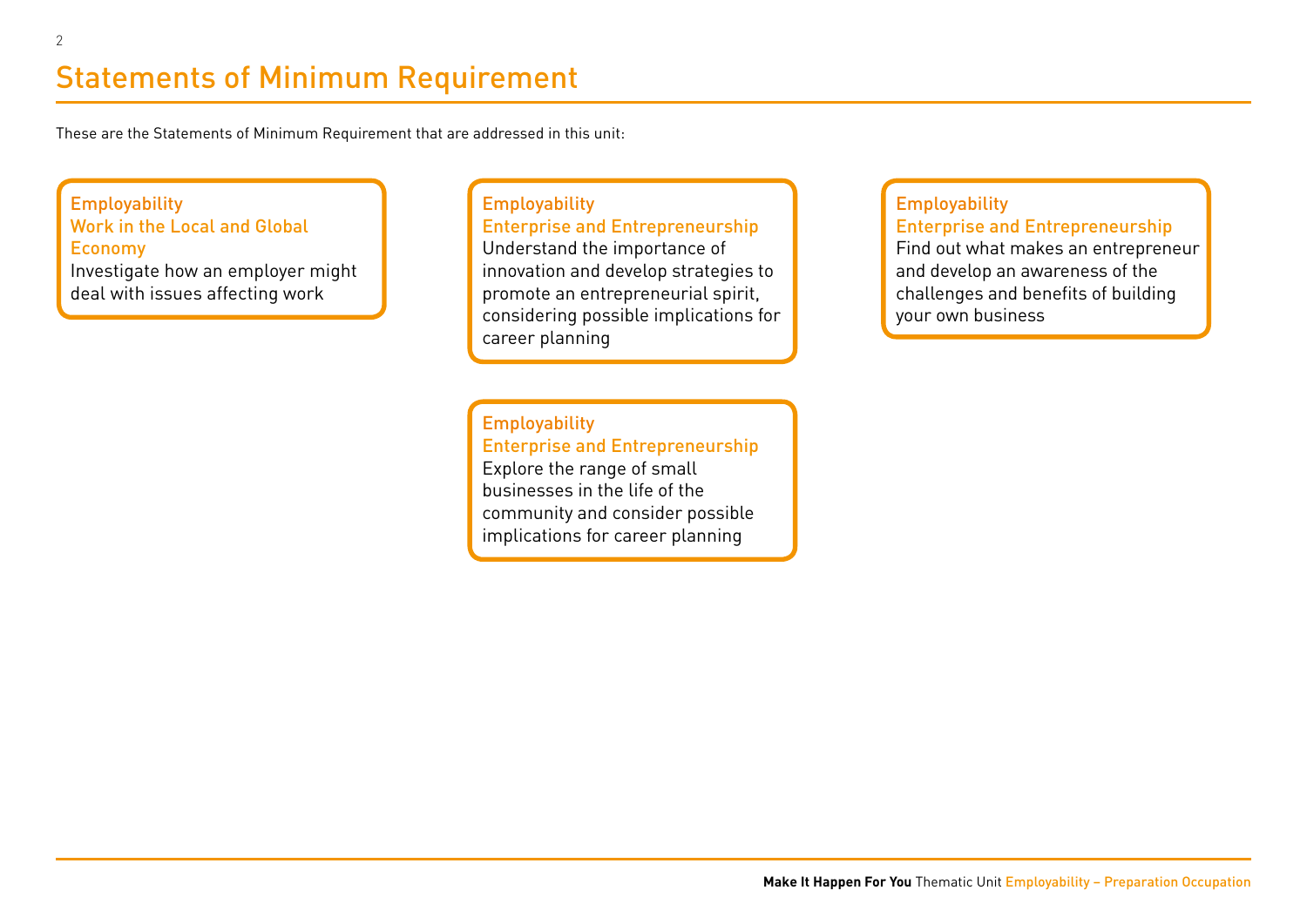| <b>Key Question</b>                   | <b>Learning Intention</b><br>Learners will have<br>opportunities to       | <b>Possible Learning, Teaching and Assessment Activities</b>                                                                                                                                                                                                                                                                         | <b>Skills and</b><br><b>Capabilities</b>                                         |
|---------------------------------------|---------------------------------------------------------------------------|--------------------------------------------------------------------------------------------------------------------------------------------------------------------------------------------------------------------------------------------------------------------------------------------------------------------------------------|----------------------------------------------------------------------------------|
| What is work?                         | understand reasons why<br>people work.                                    | For support, extension activities and additional resources, refer to Education for<br>Employability (MLD) for Key Stage 3, available at www.nicurriculum.org.uk<br>Together discuss the nature of work and what it means to your learners. Use<br>Resource 1 to stimulate a discussion about what work is. Highlight that work means | <b>Communication -</b><br>Communicate<br>information and<br>opinions             |
|                                       | different things to different people.<br><b>Resource 1: What Is Work?</b> | <b>Communication -</b><br>Speak clearly and<br>structure talk so<br>that ideas can be<br>understood by                                                                                                                                                                                                                               |                                                                                  |
|                                       |                                                                           | Ask your learners to form pairs to explore different ways of working, for example<br>temporary, short-term and shift work. Explain these terms to your learners.<br>Discuss how different ways of working affect:<br>free time:<br>$ -$<br>spending money;<br>lifestyle; and<br>family life.                                         | others<br><b>Communication -</b><br>Listen to and<br>take part in<br>discussions |
|                                       |                                                                           | Using Resource 2 ask your learners to list the advantages and disadvantages of<br>different working patterns.<br><b>Resource 2: Different Ways Of Working</b>                                                                                                                                                                        | Focus, sustain<br>attention and<br>persist with tasks                            |
| <b>Resource Sheet in this booklet</b> |                                                                           |                                                                                                                                                                                                                                                                                                                                      |                                                                                  |

Skills tabs printed in **yellow** are Cross-Curricular Skills

Skills tabs printed in **orange** are Thinking Skills and Personal Capabilities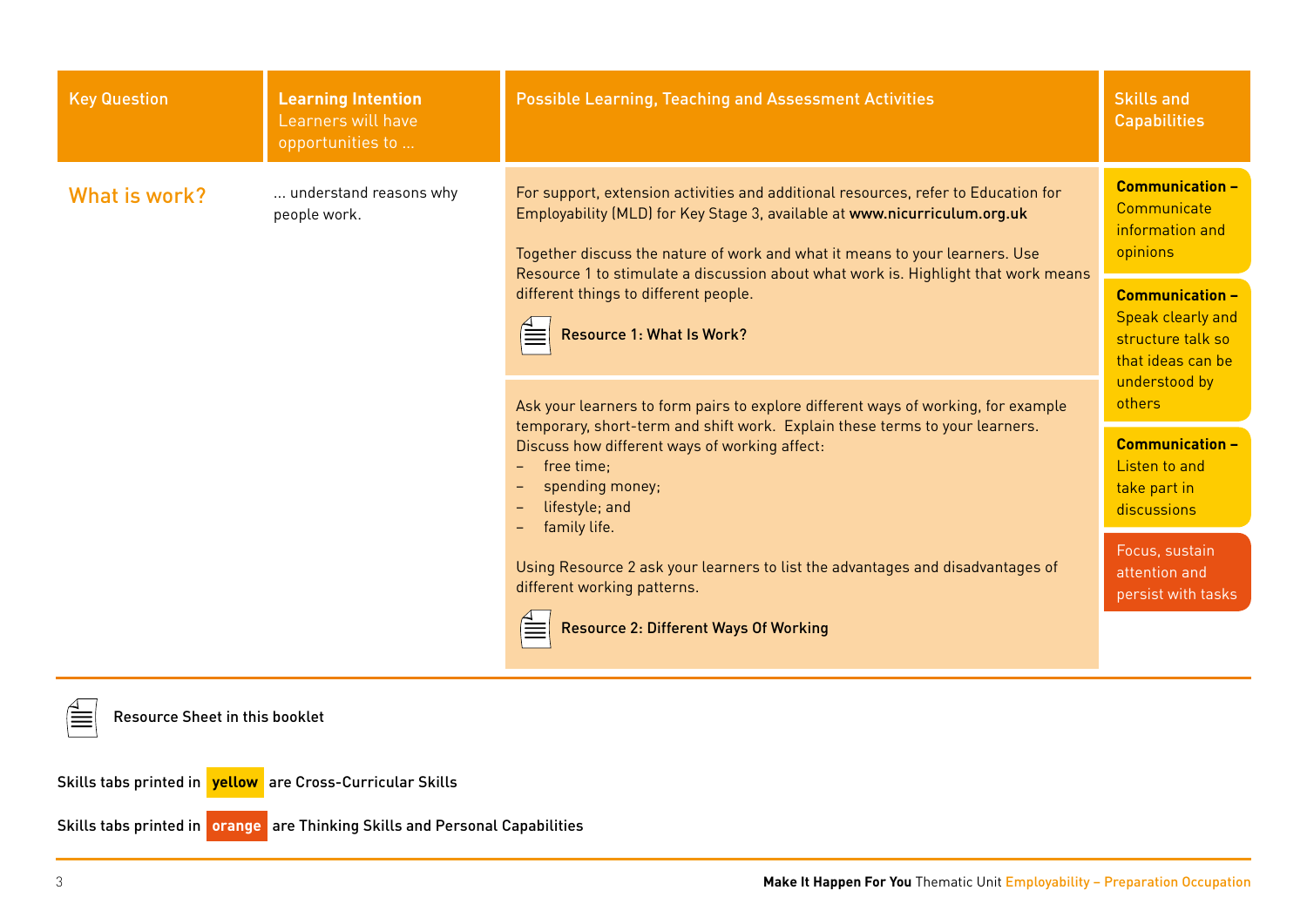| understand the basic role of<br>an employer. | Together with your learners discuss what the terms 'employer' and 'employee'<br>mean. Cut up the cards in Resource 3. Ask your learners to separate them into<br>'employer' and 'employee' roles to identify ideas they may have about the two terms.<br>Resource 3: Employer/Employee Name Cards                                                                                                                                                                                                                                                                                                                                                                                                                                                                                                                                                                                                                   | <b>Communication -</b><br>Communicate<br>information and<br>opinions                    |
|----------------------------------------------|---------------------------------------------------------------------------------------------------------------------------------------------------------------------------------------------------------------------------------------------------------------------------------------------------------------------------------------------------------------------------------------------------------------------------------------------------------------------------------------------------------------------------------------------------------------------------------------------------------------------------------------------------------------------------------------------------------------------------------------------------------------------------------------------------------------------------------------------------------------------------------------------------------------------|-----------------------------------------------------------------------------------------|
|                                              |                                                                                                                                                                                                                                                                                                                                                                                                                                                                                                                                                                                                                                                                                                                                                                                                                                                                                                                     | <b>Communication -</b><br>Speak clearly and                                             |
|                                              | Explain that employers have responsibilities towards their employees, depending<br>on the type of employment they are offering. Divide the class into small groups.<br>Encourage each group to choose a different area of employment that they are<br>familiar with, for example:<br>- catering;<br>- retail;<br>hairdressing/beauty;<br>horticulture;<br>car maintenance; or<br>- construction.<br>Ask each group to use the internet to investigate some of the main areas of<br>employers' responsibilities. Use Resource 4 as a prompt sheet for each group to<br>report their findings to the rest of the class. Together create a list of the common<br>responsibilities that your learners have identified. These might include areas such as:<br>- health and safety;<br>- tax contributions;<br>sick pay;<br>working hours; and<br>- bullying in the workplace.<br>Resource 4: Employers' Responsibilities | structure talk so<br>that ideas can be<br>understood by<br>others                       |
|                                              |                                                                                                                                                                                                                                                                                                                                                                                                                                                                                                                                                                                                                                                                                                                                                                                                                                                                                                                     | <b>Communication -</b><br>Listen to and take<br>part in discussions                     |
|                                              |                                                                                                                                                                                                                                                                                                                                                                                                                                                                                                                                                                                                                                                                                                                                                                                                                                                                                                                     | <b>Using ICT -</b><br>Solve problems<br>through interaction<br>with electronic<br>tools |
|                                              |                                                                                                                                                                                                                                                                                                                                                                                                                                                                                                                                                                                                                                                                                                                                                                                                                                                                                                                     | Ask focused<br>questions                                                                |
|                                              |                                                                                                                                                                                                                                                                                                                                                                                                                                                                                                                                                                                                                                                                                                                                                                                                                                                                                                                     | Select, classify,<br>compare and<br>evaluate<br><i>information</i>                      |
|                                              |                                                                                                                                                                                                                                                                                                                                                                                                                                                                                                                                                                                                                                                                                                                                                                                                                                                                                                                     |                                                                                         |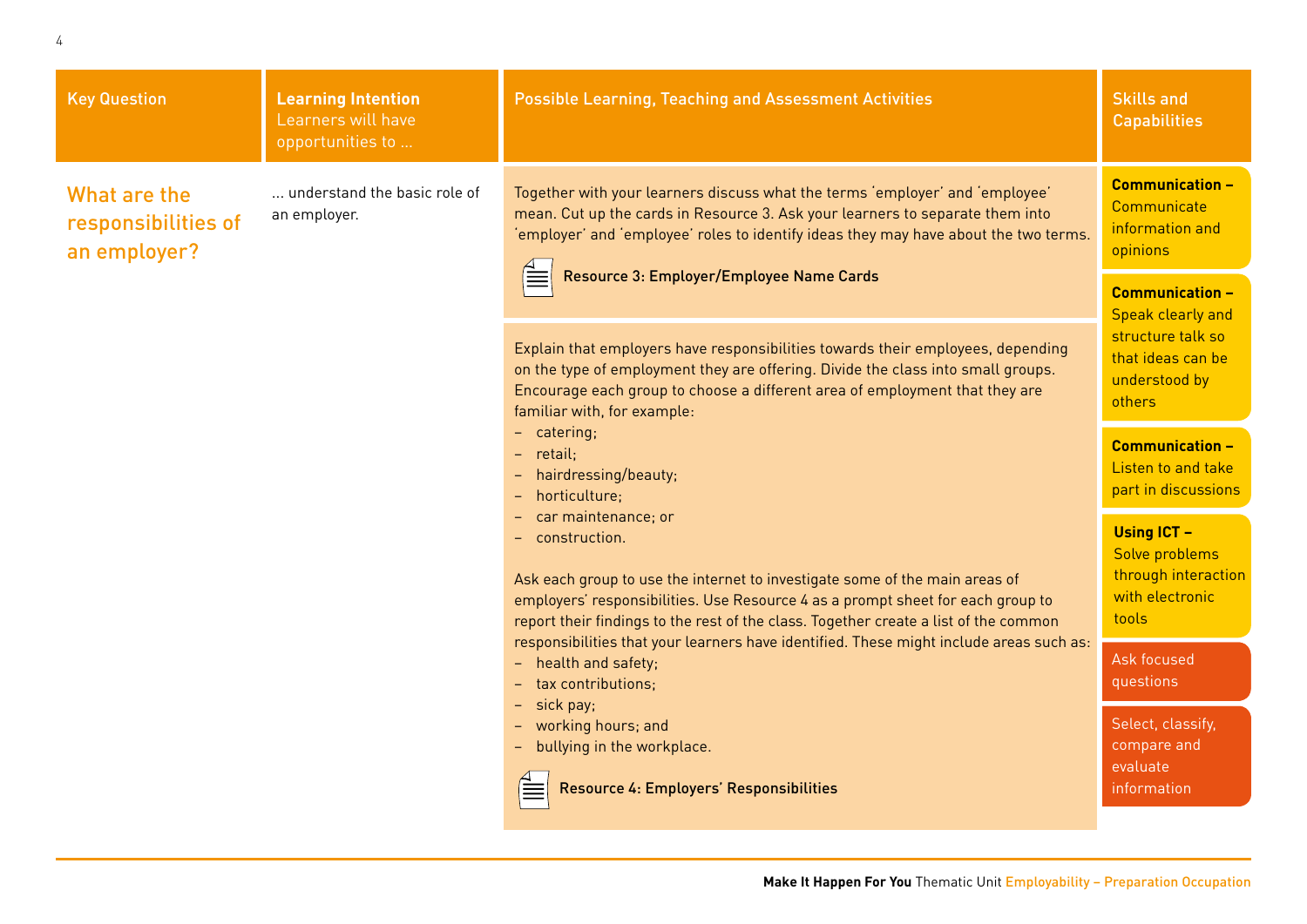| <b>Key Question</b>                                 | <b>Learning Intention</b><br>Learners will have<br>opportunities to | <b>Possible Learning, Teaching and Assessment Activities</b>                                                                                                                                                                                                                                                                                                                                                                                                                                                                                                                                                                                                                                                                                                                                                                                                                        | <b>Skills and</b><br><b>Capabilities</b> |
|-----------------------------------------------------|---------------------------------------------------------------------|-------------------------------------------------------------------------------------------------------------------------------------------------------------------------------------------------------------------------------------------------------------------------------------------------------------------------------------------------------------------------------------------------------------------------------------------------------------------------------------------------------------------------------------------------------------------------------------------------------------------------------------------------------------------------------------------------------------------------------------------------------------------------------------------------------------------------------------------------------------------------------------|------------------------------------------|
| What are the<br>responsibilities of<br>an employer? | understand the basic role of<br>an employer.                        | Ask your learners to invite some local employers (two or three from different<br>work areas) to attend a short interview about employers' responsibilities. Some<br>suggestions are:<br>- principal of the school; or<br>- local business person.<br>Ask your learners to decide whether to transcribe, record or video the interview. Ask<br>them to decide on and allocate roles for the different jobs required, for example:<br>- cameraman;<br>- sound recorder;<br>- interviewer; and<br>- editor.<br>Use Resource 5 to provide prompts for the learners' questions. After the interviews,<br>review your learners' findings together. Identify the main or common difficulties that<br>employers identified, for example:<br>- health and safety;<br>- equality;<br>- customer service;<br>- staff recruitment; and<br>- training.<br><b>Resource 5: Interview Questions</b> |                                          |
|                                                     |                                                                     |                                                                                                                                                                                                                                                                                                                                                                                                                                                                                                                                                                                                                                                                                                                                                                                                                                                                                     |                                          |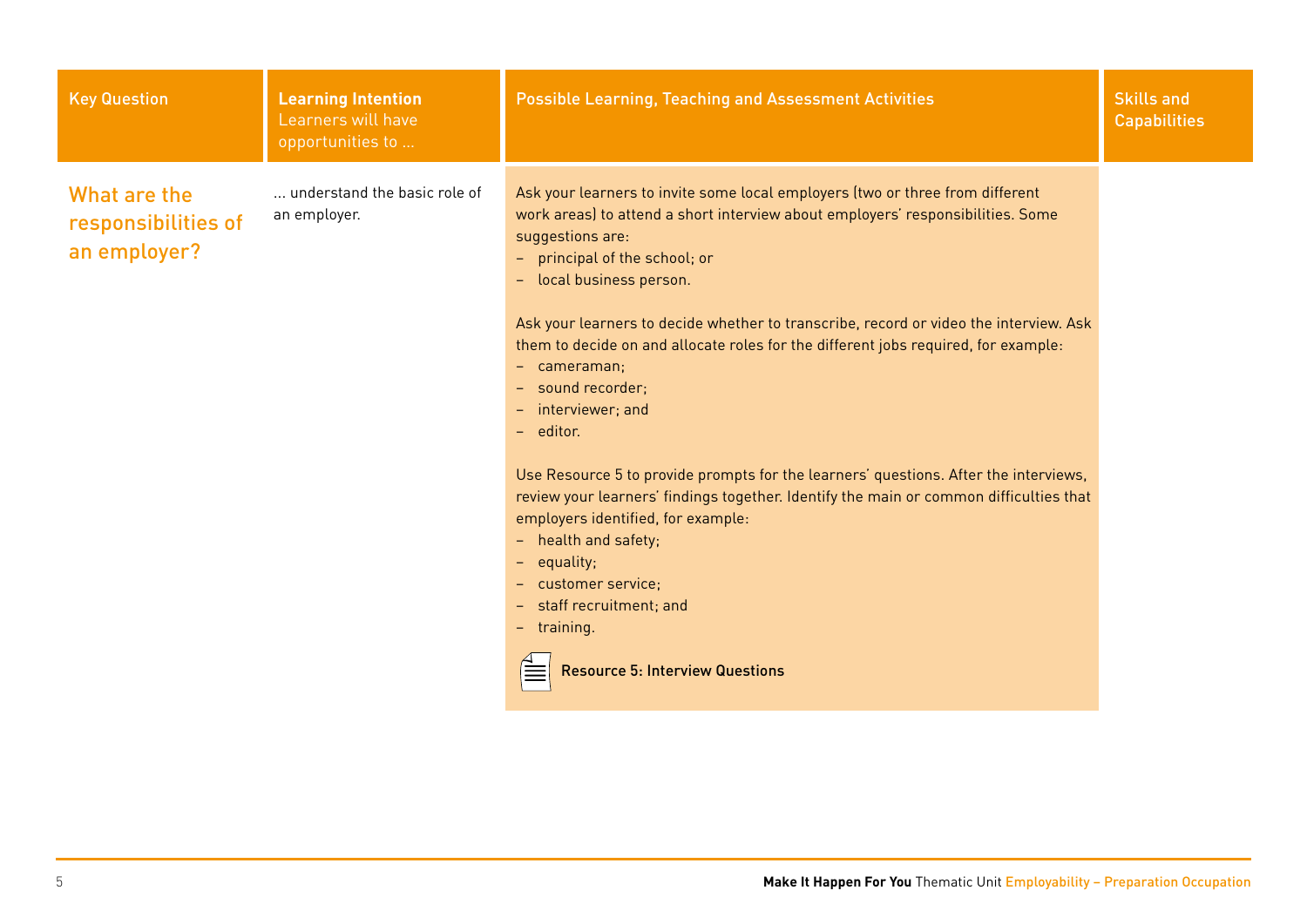| <b>Key Question</b>                                                                                                                                                                                                     | <b>Learning Intention</b><br>Learners will have<br>opportunities to                                                                                                                                                                       | <b>Possible Learning, Teaching and Assessment Activities</b>                                                                                                                                                                                                                                                                           | <b>Skills and</b><br><b>Capabilities</b>                                                                                 |
|-------------------------------------------------------------------------------------------------------------------------------------------------------------------------------------------------------------------------|-------------------------------------------------------------------------------------------------------------------------------------------------------------------------------------------------------------------------------------------|----------------------------------------------------------------------------------------------------------------------------------------------------------------------------------------------------------------------------------------------------------------------------------------------------------------------------------------|--------------------------------------------------------------------------------------------------------------------------|
| What are the rights<br>of an employee?                                                                                                                                                                                  | understand that an employee<br>has rights.                                                                                                                                                                                                | Explain to your learners that when they become employed their employer must give<br>them a contract. This covers employees' basic rights at work. As an employee you<br>should be given a written statement of employment. This should give details of:<br>- your rate of pay;<br>- your holiday entitlement;<br>- your hours of work; | <b>Communication -</b><br>Listen to and take<br>part in discussions,<br>explanations,<br>role plays and<br>presentations |
| $-$<br>$-$<br>employment.<br>information:<br>- www.adviceguide.org.uk - Click on 'Northern Ireland', 'Your Money' then<br>'Employment', to find out about basic rights at work.<br>rights and responsibilities at work. | the amount of notice time you have to give if you want to leave; and<br>the amount of notice time your employer must give you if they want to end your<br>Give your learners an opportunity to explore the following websites for further | <b>Communication -</b><br>Ask questions,<br>structure their talk<br>and speak clearly<br>so that ideas can<br>be understood by<br>others                                                                                                                                                                                               |                                                                                                                          |
|                                                                                                                                                                                                                         |                                                                                                                                                                                                                                           | - www.direct.gov.uk - Click on 'Young People', 'Work and Careers' to learn about                                                                                                                                                                                                                                                       | <b>Communication -</b><br>Contribute<br>comments, ask<br>questions and<br>respond to others'<br>points of view           |
|                                                                                                                                                                                                                         |                                                                                                                                                                                                                                           |                                                                                                                                                                                                                                                                                                                                        | <b>Using ICT -</b><br><b>Access and</b><br>manage data and<br>information                                                |
|                                                                                                                                                                                                                         |                                                                                                                                                                                                                                           |                                                                                                                                                                                                                                                                                                                                        | <b>Using ICT -</b><br>Manage and present<br>their stored work                                                            |
|                                                                                                                                                                                                                         |                                                                                                                                                                                                                                           |                                                                                                                                                                                                                                                                                                                                        | $C_n$ loot oloopitu                                                                                                      |

6

Select, classify, compare and evaluate information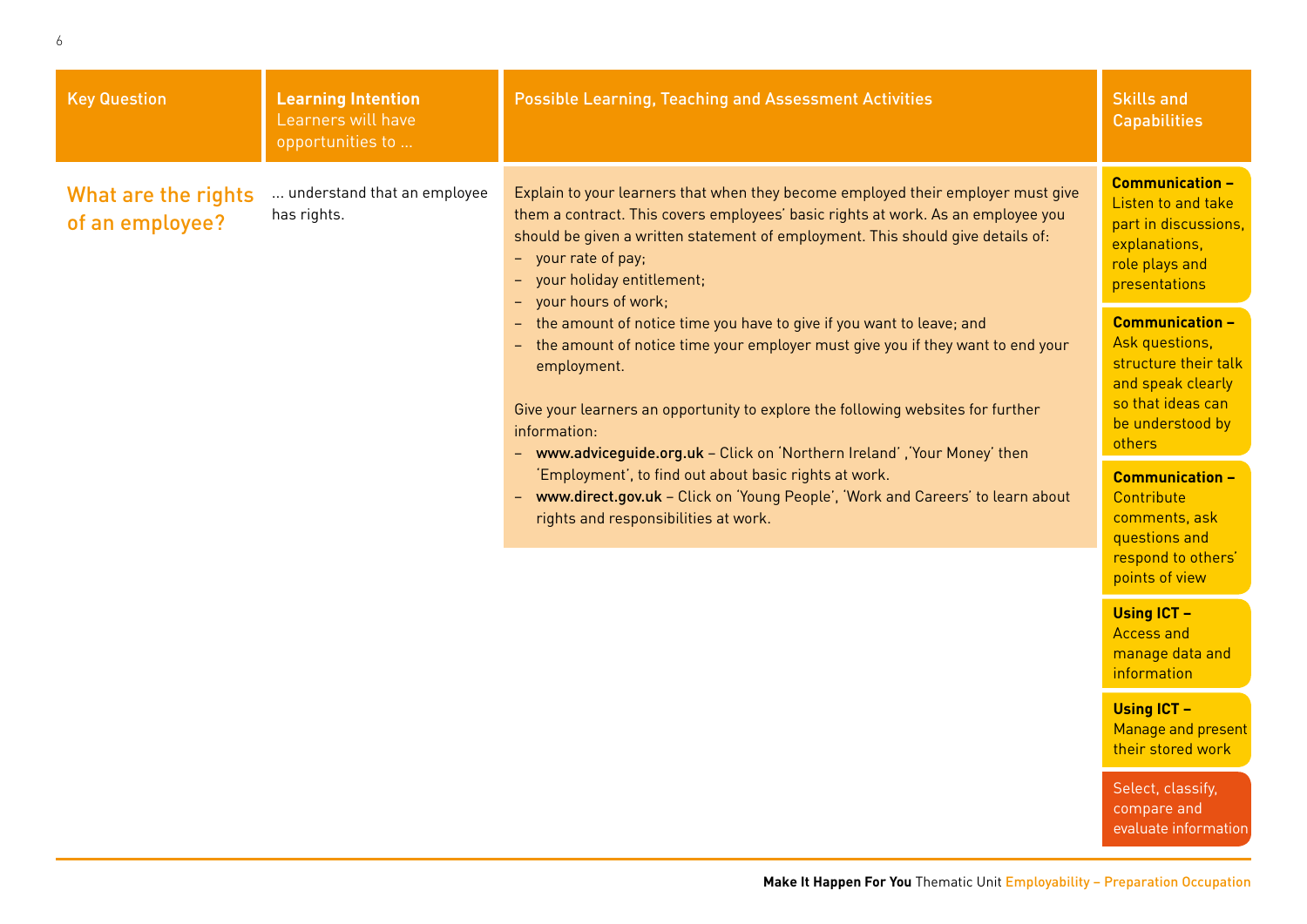| <b>Key Question</b>                                                                                                                                                                                                          | <b>Learning Intention</b><br>Learners will have<br>opportunities to                                                                                                                                                                                                                                                                                                                                                 | <b>Possible Learning, Teaching and Assessment Activities</b>                                                                                                                                                                                                                                                                                                                                                          | <b>Skills and</b><br><b>Capabilities</b>                                                                                              |
|------------------------------------------------------------------------------------------------------------------------------------------------------------------------------------------------------------------------------|---------------------------------------------------------------------------------------------------------------------------------------------------------------------------------------------------------------------------------------------------------------------------------------------------------------------------------------------------------------------------------------------------------------------|-----------------------------------------------------------------------------------------------------------------------------------------------------------------------------------------------------------------------------------------------------------------------------------------------------------------------------------------------------------------------------------------------------------------------|---------------------------------------------------------------------------------------------------------------------------------------|
| identify the skills and<br>What are the<br>qualities needed for a good<br>- punctuality;<br>responsibilities of<br>employee.<br>dress code:<br>$\equiv$ .<br>a good employee?<br>politeness; and<br>$\equiv$<br>- obedience. | Together discuss some of the basic qualities of a good employee. For example:                                                                                                                                                                                                                                                                                                                                       | <b>Communication -</b><br>Listen to and take<br>part in discussions,<br>explanations,<br>role plays and<br>presentations                                                                                                                                                                                                                                                                                              |                                                                                                                                       |
|                                                                                                                                                                                                                              |                                                                                                                                                                                                                                                                                                                                                                                                                     | Divide your learners into two groups. Ask one group to act out one of the following<br>scenarios. Then have the other group suggest what needs to be changed to make<br>a good employee. Ask the first group to act out the scenario making the necessary<br>changes. Some suggestions for scenarios:<br>- A kitchen assistant arrives at work with a dirty white coat, dirty fingernails,<br>untidy hair and no hat. | <b>Communication -</b><br>Ask questions,<br>structure their talk<br>and speak clearly<br>so that ideas can be<br>understood by others |
|                                                                                                                                                                                                                              | - A shopper asks a shelf stacker for directions to the biscuit section. The shelf<br>stacker shrugs, says they don't know and turns away.<br>You can access further ideas from Education for Employability Key Stage 3 MLD<br>Unit 4. Together with your learners explore difficult situations that employees could<br>find themselves in and how they should deal with them. Some suggestions:<br>- being bullied; | <b>Communication -</b><br>Contribute<br>comments, ask<br>questions and<br>respond to others'<br>points of view                                                                                                                                                                                                                                                                                                        |                                                                                                                                       |
|                                                                                                                                                                                                                              |                                                                                                                                                                                                                                                                                                                                                                                                                     | a health and safety issue; or<br>- a customer complaint.<br>Use Resource 6 as a discussion point or role play scenario.                                                                                                                                                                                                                                                                                               | <b>Communication -</b><br>Adapt ways of<br>speaking to audience<br>and situation                                                      |
|                                                                                                                                                                                                                              |                                                                                                                                                                                                                                                                                                                                                                                                                     | <b>Resource 6: Difficult Situations</b>                                                                                                                                                                                                                                                                                                                                                                               | <b>Communication -</b><br>Speak clearly so<br>that ideas can be<br>understood by others                                               |
|                                                                                                                                                                                                                              |                                                                                                                                                                                                                                                                                                                                                                                                                     |                                                                                                                                                                                                                                                                                                                                                                                                                       | Set most appropriate<br>method for a task                                                                                             |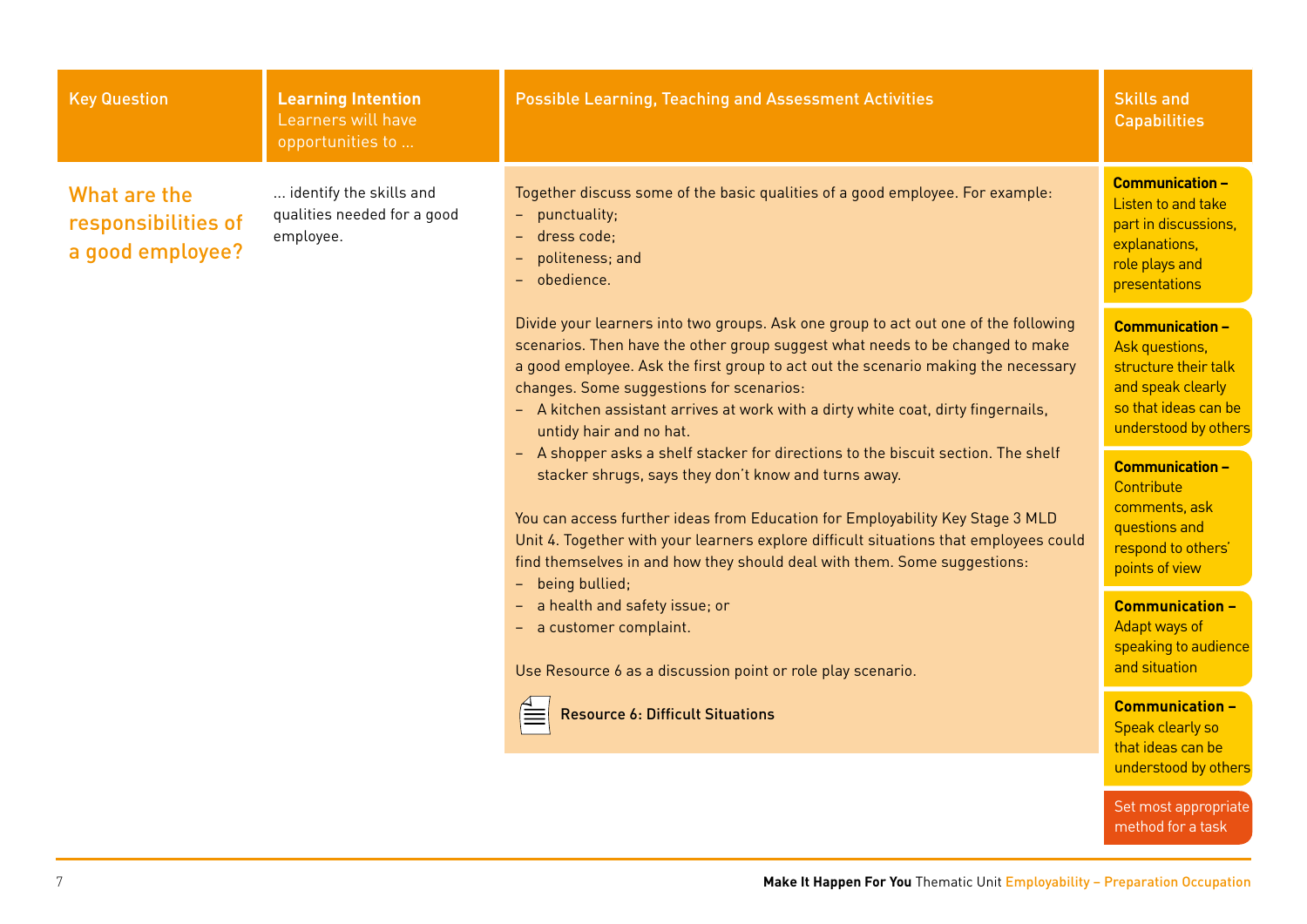| <b>Key Question</b> | <b>Learning Intention</b><br>Learners will have<br>opportunities to                                                                                                                          | <b>Possible Learning, Teaching and Assessment Activities</b>                                                                                                                                                                                                                                                                                    | <b>Skills and</b><br><b>Capabilities</b>                                                  |
|---------------------|----------------------------------------------------------------------------------------------------------------------------------------------------------------------------------------------|-------------------------------------------------------------------------------------------------------------------------------------------------------------------------------------------------------------------------------------------------------------------------------------------------------------------------------------------------|-------------------------------------------------------------------------------------------|
| How do I get a job? | understand a range of<br>pathways to employment.                                                                                                                                             | Investigate with your learners what they know about how to get a job. Give your<br>learners access to local papers or websites that advertise jobs. Individually or in<br>pairs, ask them to highlight the jobs that they think they would be interested in<br>and eligible for. Ask them to access the Careers Service Information, Advice and | <b>Using ICT -</b><br><b>Access and</b><br>manage data and<br>information                 |
|                     | Guidance website, which they may be familiar with. The www.careersserviceni.com<br>website gives advice on:<br>$-$ creating a CV;<br>applying in writing for a job;<br>-<br>$-$ job hunting; | <b>Using ICT -</b><br>Research, select<br>and process<br>information                                                                                                                                                                                                                                                                            |                                                                                           |
|                     |                                                                                                                                                                                              | completing an application form; and<br>$\qquad \qquad -$<br>preparing for an interview.<br>$\qquad \qquad -$<br>Ask your learners to complete some of the activities outlined, for example creating<br>a CV, applying for a job or filling in an application form. Refer to the CCEA DVD Good                                                   | <b>Communication -</b><br>Read a range of<br>texts for information<br>and ideas           |
|                     |                                                                                                                                                                                              | Employee for interview ideas and techniques.                                                                                                                                                                                                                                                                                                    | <b>Communication -</b><br>Find, select and<br>use information<br>from a range of<br>texts |

Use own and others' ideas to locate sources of information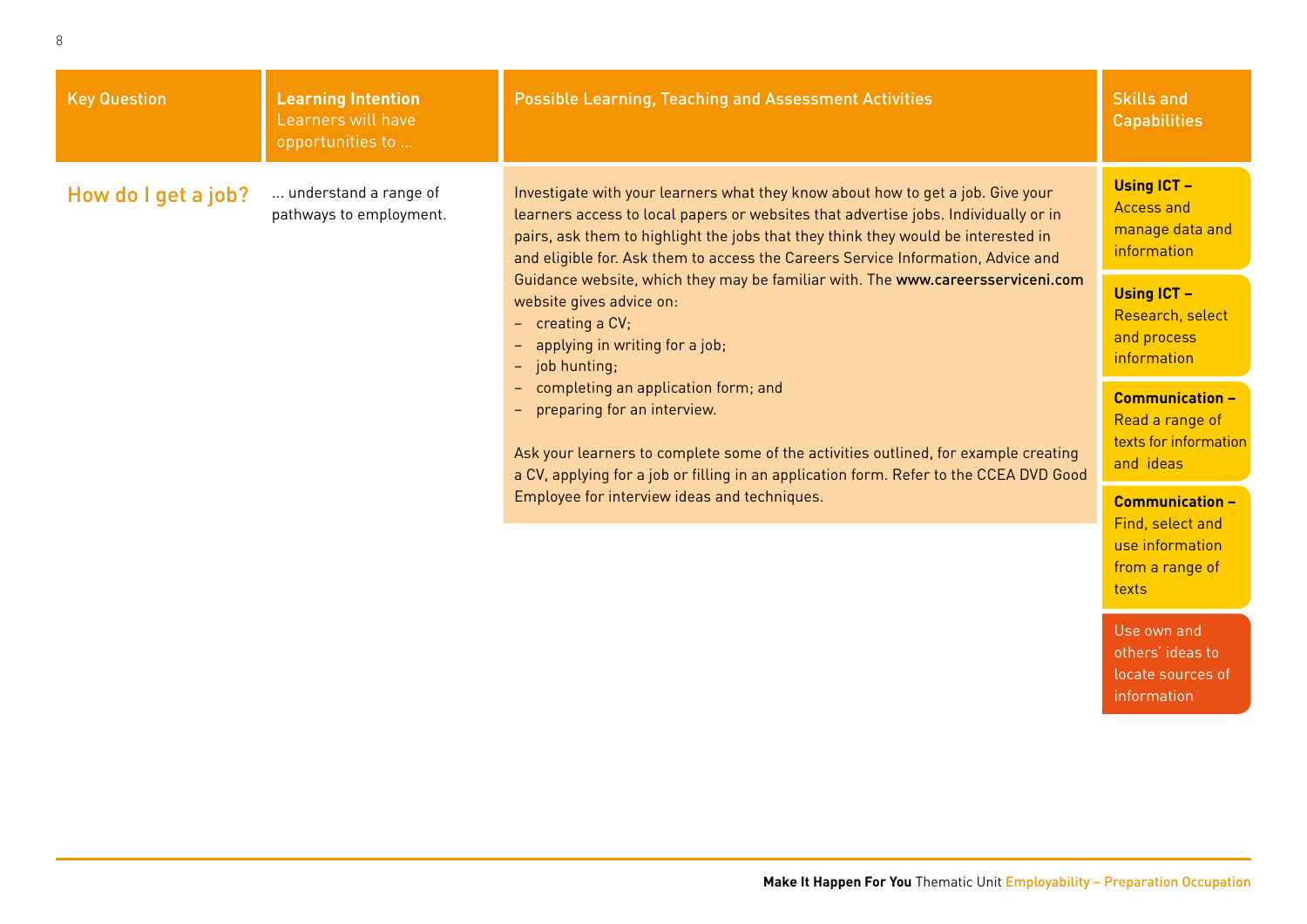| <b>Key Question</b>                     | <b>Learning Intention</b><br>Learners will have<br>opportunities to                                                                                                    | <b>Possible Learning, Teaching and Assessment Activities</b>                                                                                                                                                                                       | <b>Skills and</b><br><b>Capabilities</b>                                                                                 |
|-----------------------------------------|------------------------------------------------------------------------------------------------------------------------------------------------------------------------|----------------------------------------------------------------------------------------------------------------------------------------------------------------------------------------------------------------------------------------------------|--------------------------------------------------------------------------------------------------------------------------|
| <b>What influences</b><br>my decisions? | consider the factors<br>that influence choices and<br>decisions.                                                                                                       | As a class, ask your learners to discuss and list the typical decisions and choices we<br>make every day. Some suggestions are:<br>$-$ what we eat;<br>- what we wear;                                                                             | <b>Using</b><br><b>Mathematics -</b><br><b>Present information</b><br>in mathematical<br>formats                         |
|                                         | what TV programmes we watch; and<br>$\rightarrow$ .<br>- what we do in the evenings.<br>Identify some of the factors that influence these decisions. Some prompts are: | <b>Using ICT -</b><br>Use ICT to present<br>their work                                                                                                                                                                                             |                                                                                                                          |
|                                         |                                                                                                                                                                        | - concern about diet;<br>- what friends wear:<br>- availability of TV (depending on other family members' choices); and<br>local activities available.<br>$\sim$<br>Use Resource 7 to discover what influences your learners. Ask them to evaluate | <b>Communication -</b><br>Listen to and take<br>part in discussions.<br>explanations,<br>role plays and<br>presentations |
|                                         |                                                                                                                                                                        | their findings by creating a bar chart of the most highly rated influences.<br>Resource 7: What Influences Us?                                                                                                                                     | <b>Communication -</b><br>Present ideas in a<br>variety of formats<br>using traditional and<br>digital resources         |
|                                         |                                                                                                                                                                        |                                                                                                                                                                                                                                                    | Select, classify,<br>compare and<br>evaluate information                                                                 |
|                                         |                                                                                                                                                                        |                                                                                                                                                                                                                                                    | Use a range of<br>methods for                                                                                            |

collating, recording and representing information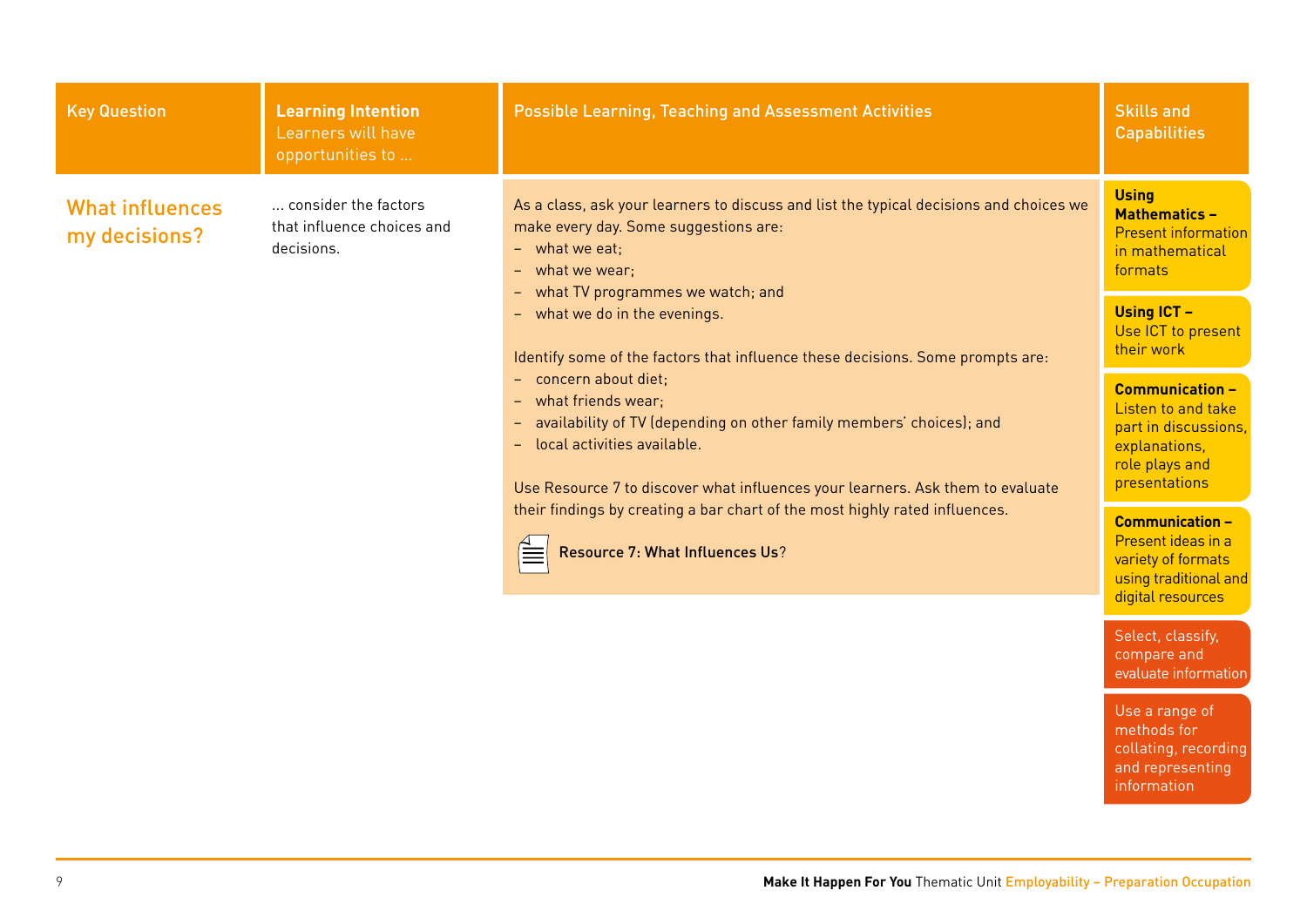| <b>Key Question</b>                                                   | <b>Learning Intention</b><br>Learners will have<br>opportunities to | <b>Possible Learning, Teaching and Assessment Activities</b>                                                                                                                                                                                                                                                                                                                                                                                                                                                                                                                                                                                                                                                                                                                                                                                                                                                                                        | <b>Skills and</b><br><b>Capabilities</b>                                    |
|-----------------------------------------------------------------------|---------------------------------------------------------------------|-----------------------------------------------------------------------------------------------------------------------------------------------------------------------------------------------------------------------------------------------------------------------------------------------------------------------------------------------------------------------------------------------------------------------------------------------------------------------------------------------------------------------------------------------------------------------------------------------------------------------------------------------------------------------------------------------------------------------------------------------------------------------------------------------------------------------------------------------------------------------------------------------------------------------------------------------------|-----------------------------------------------------------------------------|
| <b>How do</b><br>common businesses.<br>businesses/<br>companies work? | investigate the structure of                                        | Ask your learners to suggest the names of local businesses. If possible go on a trip<br>around the locality to see businesses. What do they look like? What do they do?<br>Investigate what your learners know about how these businesses work. Develop any<br>links the learners may have with local businesses, for example through a parent/<br>relative working there or a work experience placement. Invite the owner or a worker<br>from some of these businesses in to school to explain more about how they operate.<br>Alternatively, arrange for your learners to visit a business to see how it operates.<br>Ensure that your learners understand the difference between manufacturing/<br>producing and providing a service. Draw on learners' own experiences as customers<br>to clarify what is meant by a service. Ask your learners to sort the cards in<br>Resource 8 into two groups:<br>- a business that produces something; or | <b>Communication -</b><br>Listen to and take<br>part in discussion          |
|                                                                       |                                                                     |                                                                                                                                                                                                                                                                                                                                                                                                                                                                                                                                                                                                                                                                                                                                                                                                                                                                                                                                                     | <b>Communication -</b><br>Contribute<br>comments and<br>ask questions       |
|                                                                       |                                                                     |                                                                                                                                                                                                                                                                                                                                                                                                                                                                                                                                                                                                                                                                                                                                                                                                                                                                                                                                                     | <b>Communication -</b><br>Communicate<br>information, ideas<br>and opinions |
|                                                                       |                                                                     | - a business that provides a service.<br>Ask your learners which product cards can be linked to the service cards and why.<br>Discuss with them whether a company can both make a product and provide a service.                                                                                                                                                                                                                                                                                                                                                                                                                                                                                                                                                                                                                                                                                                                                    | <b>Using ICT -</b><br>Access data and<br>information                        |
|                                                                       |                                                                     | <b>Resource 8: Product Or Service?</b>                                                                                                                                                                                                                                                                                                                                                                                                                                                                                                                                                                                                                                                                                                                                                                                                                                                                                                              | <b>Using ICT -</b><br>Research, select<br>and interpret<br>information      |
|                                                                       |                                                                     |                                                                                                                                                                                                                                                                                                                                                                                                                                                                                                                                                                                                                                                                                                                                                                                                                                                                                                                                                     | Ask focused<br>questions                                                    |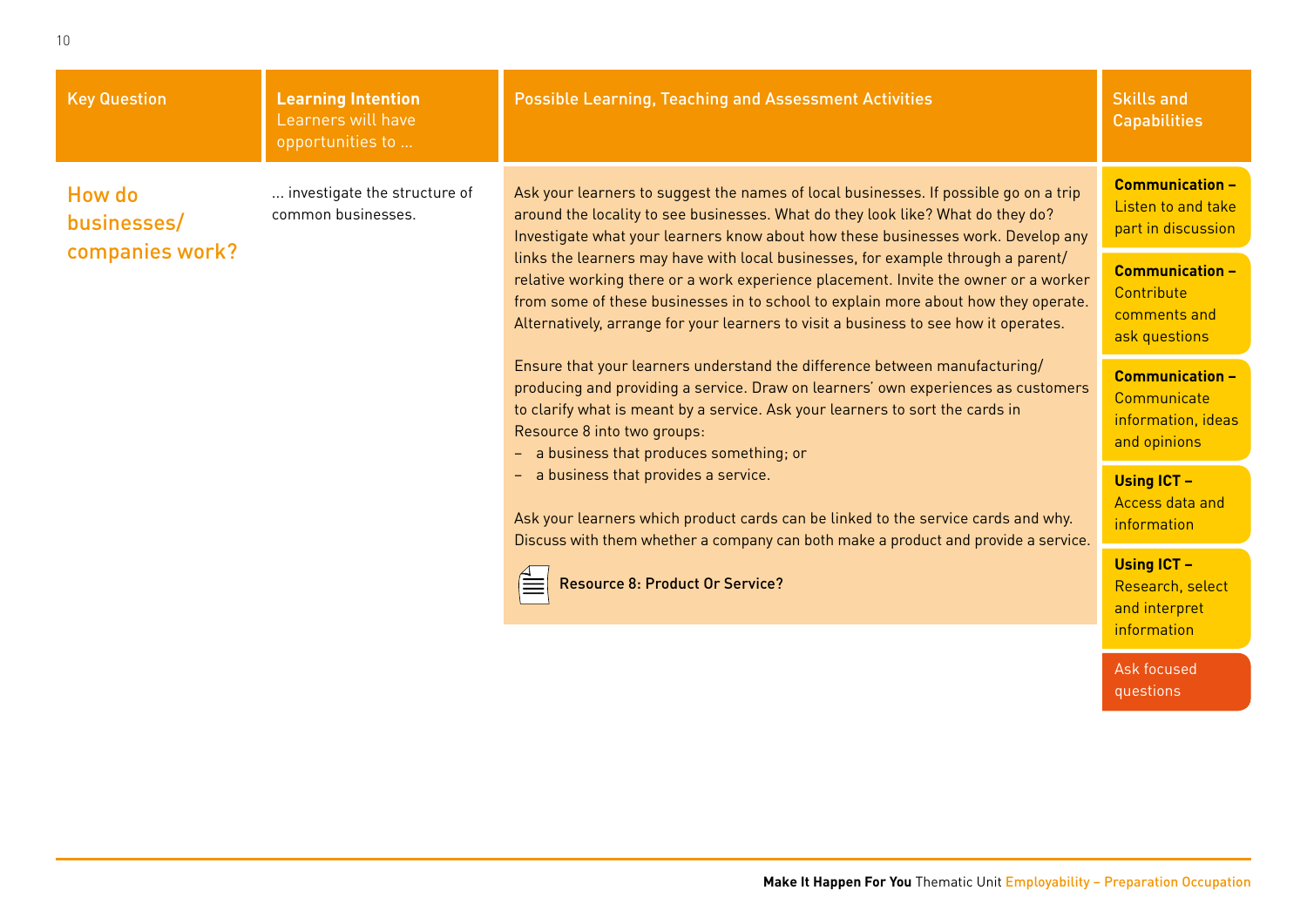| <b>Key Question</b>                      | <b>Learning Intention</b><br>Learners will have<br>opportunities to | <b>Possible Learning, Teaching and Assessment Activities</b>                                                                                                                                                                                                                                                                                                  | <b>Skills and</b><br><b>Capabilities</b> |
|------------------------------------------|---------------------------------------------------------------------|---------------------------------------------------------------------------------------------------------------------------------------------------------------------------------------------------------------------------------------------------------------------------------------------------------------------------------------------------------------|------------------------------------------|
| How do<br>businesses/<br>companies work? | investigate the structure of<br>common businesses.                  | Having investigated some local businesses, discuss their similarities and differences.<br>Highlight to your learners:<br>- that products and services may be different but businesses have a common<br>purpose, which is to return a profit; and<br>that jobs may be specialised according to context but company structures are<br>$\equiv$<br>very similar. |                                          |
|                                          |                                                                     | Ask your learners to use the internet or Yellow Pages to find local companies to deal<br>with the problems in Resource 9.<br>Resource 9: Who Would I Get?                                                                                                                                                                                                     |                                          |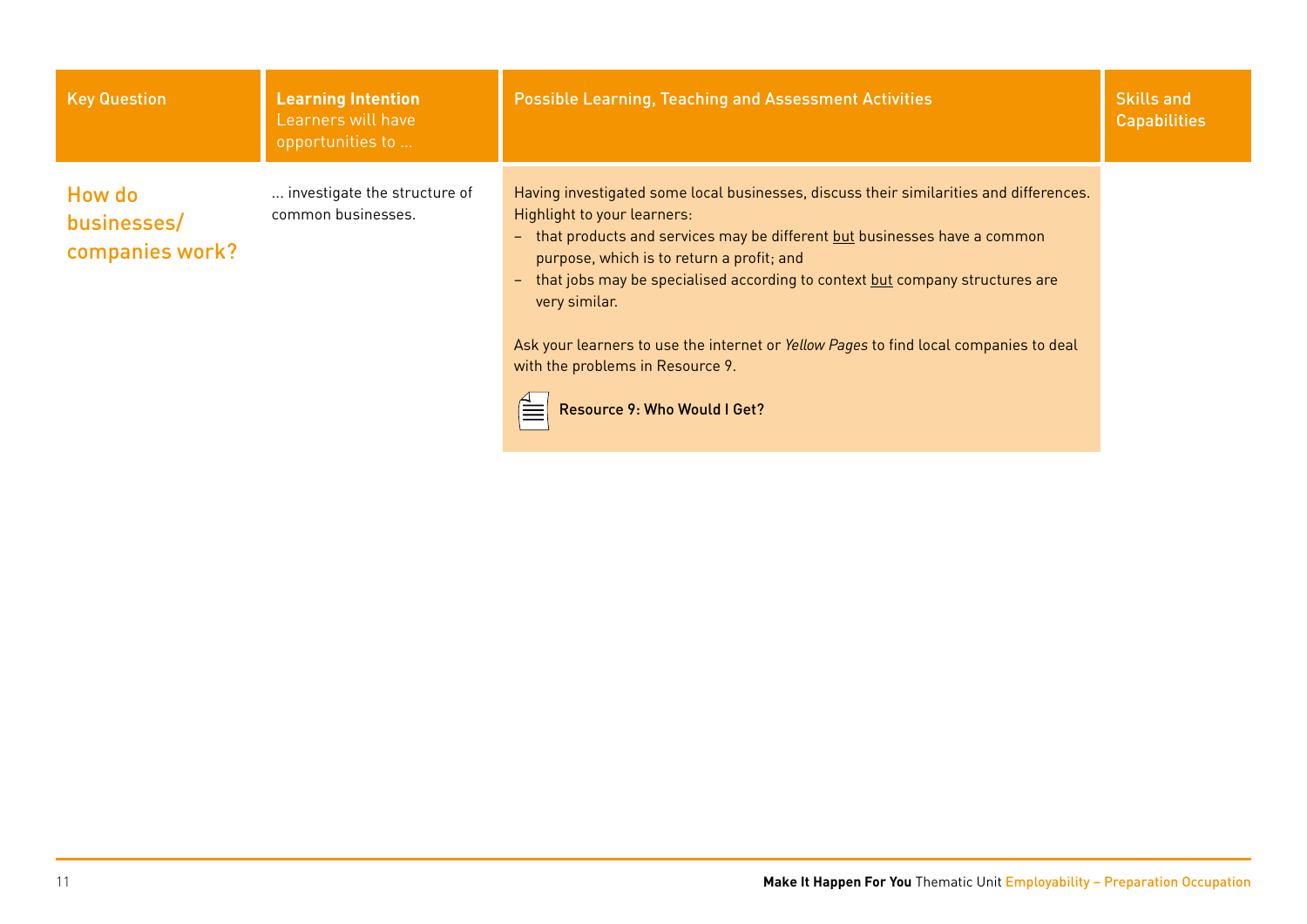| <b>Key Question</b>                  | <b>Learning Intention</b><br>Learners will have<br>opportunities to    | <b>Possible Learning, Teaching and Assessment Activities</b>                                                                                                                                                                                                                                                                      | <b>Skills and</b><br><b>Capabilities</b>                                           |
|--------------------------------------|------------------------------------------------------------------------|-----------------------------------------------------------------------------------------------------------------------------------------------------------------------------------------------------------------------------------------------------------------------------------------------------------------------------------|------------------------------------------------------------------------------------|
| How can I help to<br>run a business? | participate in the setting<br>up and running of a business<br>project. | Your learners can gain an understanding of the world of business by setting up and<br>running a business as a class/group project.                                                                                                                                                                                                | <b>Communication -</b><br>Listen to and take<br>part in discussion                 |
|                                      |                                                                        | Explain to your learners that as a group they are going to set up their own company.<br>Ask each of them to try to think of a good business idea. They can choose the best<br>idea to use to form their company.<br>Use Resource 10 to record your learners' ideas about what sort of business they                               | <b>Communication -</b><br>Contribute<br>comments and<br>ask questions              |
|                                      |                                                                        | would like to run. You could record their ideas on the interactive whiteboard. Print all<br>their ideas and read through them carefully. At this stage the more ideas the better,<br>however unrealistic they may be. Give your learners more time to think over this<br>project (in school or at home) and record further ideas. | <b>Communication -</b><br>Communicate<br>information, ideas<br>and opinions        |
|                                      |                                                                        | Prepare for the follow-up session by ensuring that you know which ideas are feasible<br>and which are not. (In the event that no ideas are practical you will need to have an<br>attainable, preconceived alternative.)<br>In the next session together with your learners discuss each of their business ideas.                  | <b>Using ICT -</b><br>Research,<br>select, process<br>and interpret<br>information |
|                                      |                                                                        | Encourage them to consider why some ideas are impractical before discarding them.<br>If more than one attainable proposal remains, the group can vote for their<br>preferred project.                                                                                                                                             |                                                                                    |
|                                      |                                                                        | Resource 10: Whose Business Is It Anyway?                                                                                                                                                                                                                                                                                         |                                                                                    |
|                                      |                                                                        |                                                                                                                                                                                                                                                                                                                                   |                                                                                    |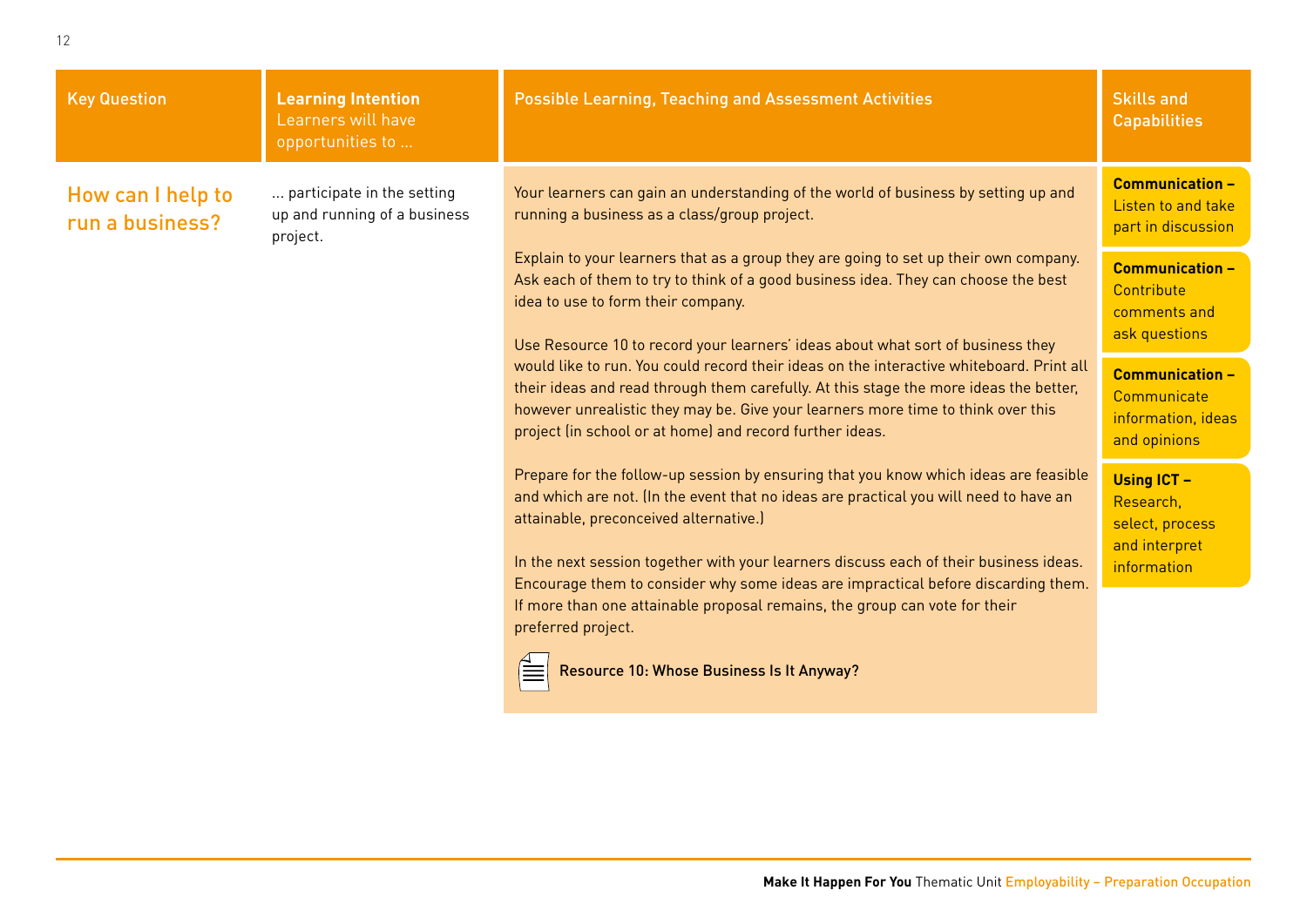| <b>Key Question</b>                  | <b>Learning Intention</b><br>Learners will have<br>opportunities to    | <b>Possible Learning, Teaching and Assessment Activities</b>                                                                                                                                                                                                                                                                                                                                                    | <b>Skills and</b><br><b>Capabilities</b>                                                           |
|--------------------------------------|------------------------------------------------------------------------|-----------------------------------------------------------------------------------------------------------------------------------------------------------------------------------------------------------------------------------------------------------------------------------------------------------------------------------------------------------------------------------------------------------------|----------------------------------------------------------------------------------------------------|
| How can I help to<br>run a business? | participate in the setting<br>up and running of a business<br>project. | Once your learners have agreed on a business idea use Resource 11 to structure a<br>business plan together on the interactive board.<br><b>Resource 11: Down To Business</b>                                                                                                                                                                                                                                    | <b>Using</b><br><b>Mathematics -</b><br>Identify and collect<br>information                        |
|                                      |                                                                        | Your learners can make a more detailed business plan by visiting<br>www.nibusinessinfo.co.uk This website provides sample business plans and<br>instructions on how to create your own.<br>Go to www.howstuffworks.com/biz-idea for informative and interesting business                                                                                                                                        | <b>Using</b><br><b>Mathematics -</b><br>Use mathematics<br>to solve problems<br>and make decisions |
|                                      |                                                                        | ideas and stories. Click on: Next Up Top 5 Business Models to discover other factors<br>to consider when preparing to set up a new business, for example commitment,<br>compatibility to current lifestyle. Click on any word printed in blue, for example                                                                                                                                                      | Plan and set goals,<br>break tasks into<br>sub-tasks                                               |
|                                      |                                                                        | McDonalds, for more facts on how companies are set up and why/how they work.<br>Search online for images of 'company structure' for visually effective company<br>structure samples. Discuss with your learners the sort of jobs that have to be done<br>to make their business a success. Promote the idea that this project is a team effort                                                                  | Select, classify,<br>compare<br>and evaluate<br>information                                        |
|                                      |                                                                        | and every job (big or small) is crucial to the running of the company. Encourage your<br>learners to reflect on one another's strengths. Use this information as the basis<br>for allocating specific roles in the business. If some of your learners want to be in<br>charge, give them the opportunity to canvass the support of their fellow learners.<br>Have a class vote to decide who will be in charge. |                                                                                                    |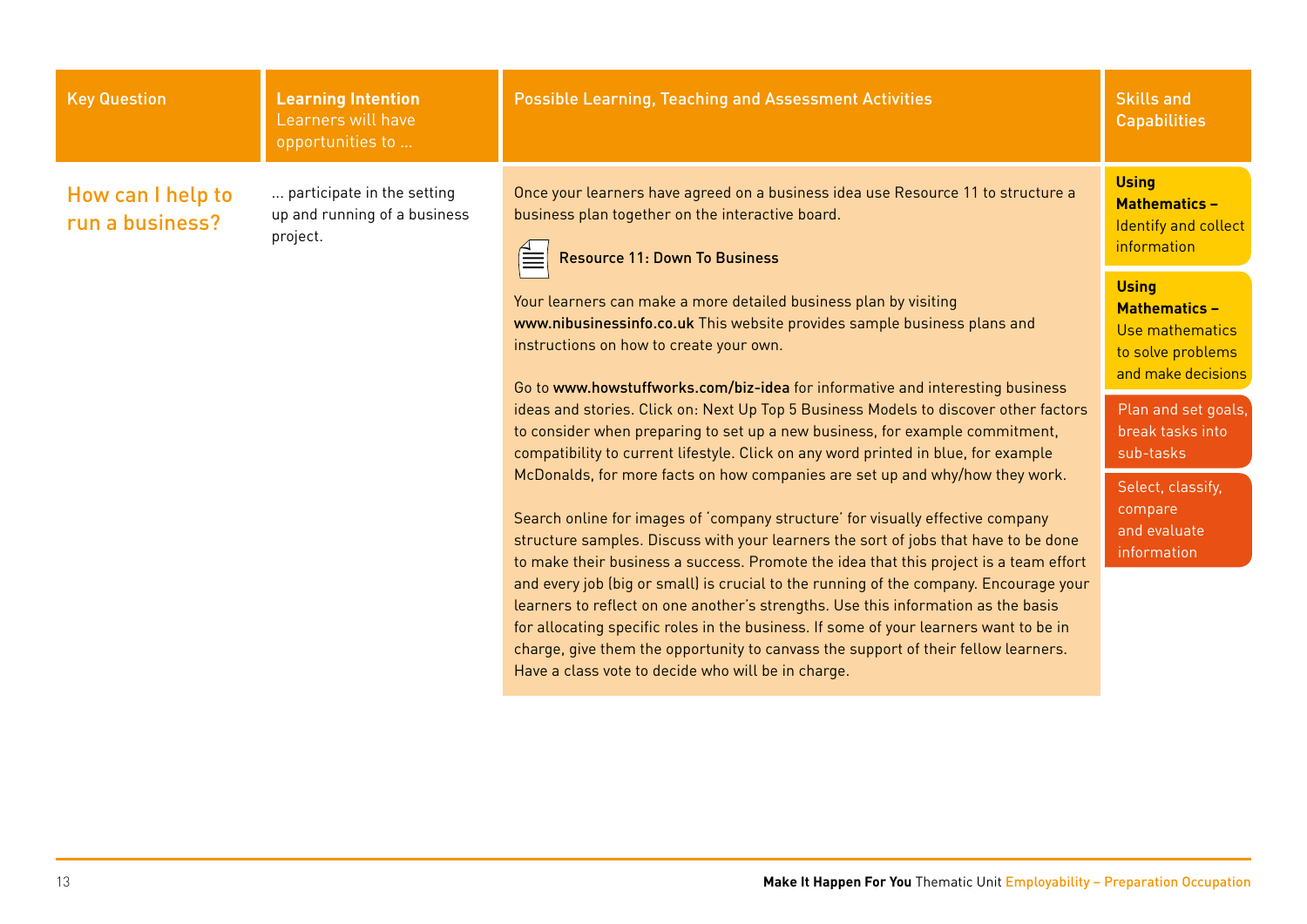| <b>Key Question</b>                  | <b>Learning Intention</b><br>Learners will have<br>opportunities to    | <b>Possible Learning, Teaching and Assessment Activities</b>                                                                                                                                                                                                                                                                                                                                                                                                                                                                                                                                                                                                                                                                                                                                                                                                                                                                                                                                                                                                                                                                                                                                                                                                                                                                             | <b>Skills and</b><br><b>Capabilities</b> |
|--------------------------------------|------------------------------------------------------------------------|------------------------------------------------------------------------------------------------------------------------------------------------------------------------------------------------------------------------------------------------------------------------------------------------------------------------------------------------------------------------------------------------------------------------------------------------------------------------------------------------------------------------------------------------------------------------------------------------------------------------------------------------------------------------------------------------------------------------------------------------------------------------------------------------------------------------------------------------------------------------------------------------------------------------------------------------------------------------------------------------------------------------------------------------------------------------------------------------------------------------------------------------------------------------------------------------------------------------------------------------------------------------------------------------------------------------------------------|------------------------------------------|
| How can I help to<br>run a business? | participate in the setting<br>up and running of a business<br>project. | Use Resource 12 to record your learners' roles in the business. When all the<br>positions are filled divide your learners into teams to discuss exactly what their<br>jobs will entail. The chief executive can call executive meetings (or whole group if<br>preferred) to decide on issues such as:<br>- a company name;<br>a company logo;<br>getting started; and<br>- reviewing progress.<br><b>Resource 12: Minding Our Own Business</b><br>You may decide how far to develop this project. It has the potential to become<br>all-encompassing and a means to deliver Cross-Curricular Themes, for example:<br>- Using Mathematics;<br><b>Financial Capability; and</b><br>- Thinking Skills and Personal Capabilities, such as working with others and<br>problem-solving.<br>Depending on the specifics of the business the project may address a range of the<br>Learning Areas, such as Home Economics and Creativity. Young EnterpriseNI run an<br>excellent guide called Team Programme for young people with special educational<br>needs. A Business Adviser will guide and support your learners throughout the<br>programme. All participants will have access to online tools and guidance and the<br>school will receive comprehensive support materials. For further information go to<br>www.young-enterprise.org.uk |                                          |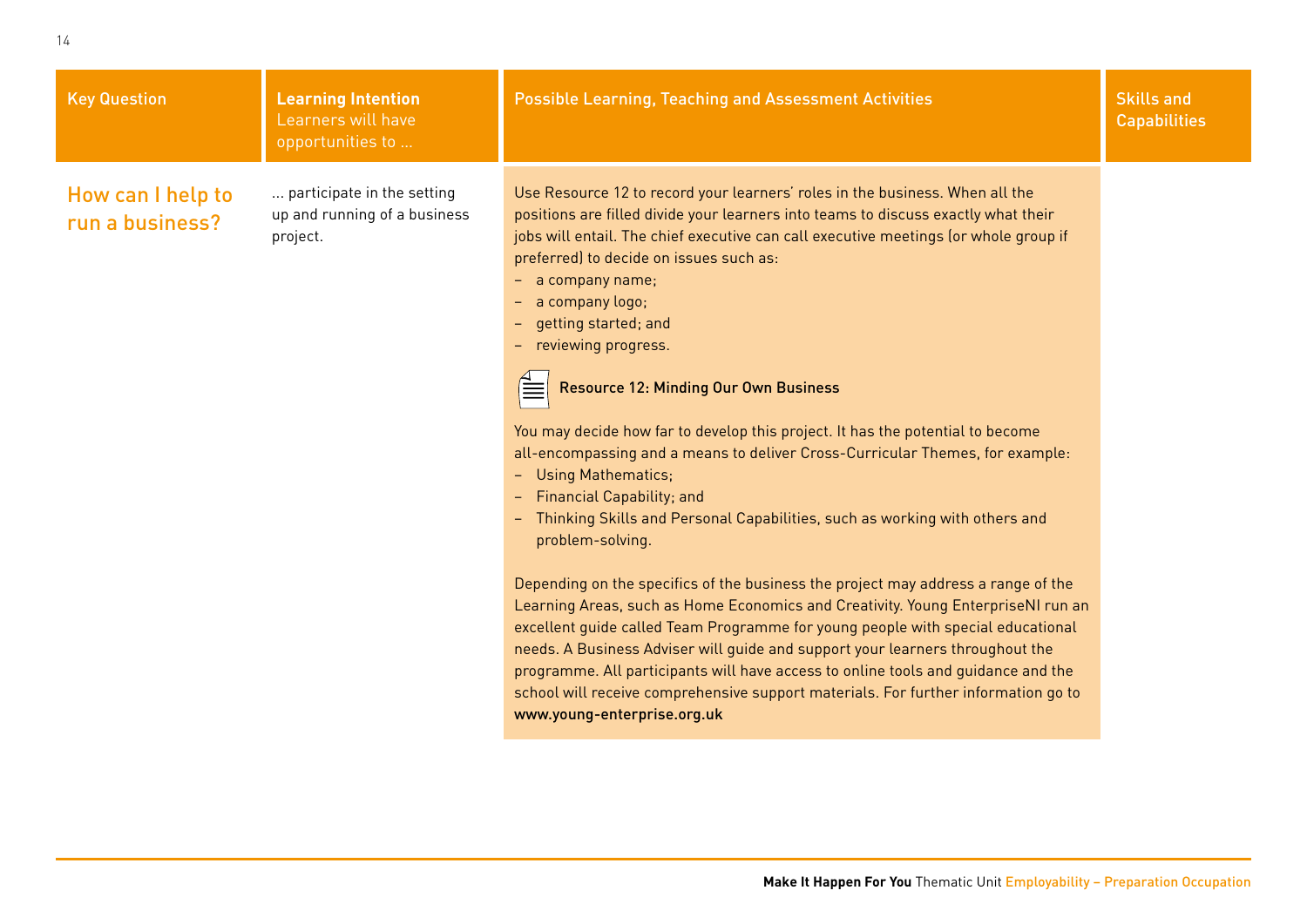| <b>Key Question</b>                  | <b>Learning Intention</b><br>Learners will have<br>opportunities to    | <b>Possible Learning, Teaching and Assessment Activities</b>                                                                                                                                                                                                                                                                                                                                                                                                                                                               | <b>Skills and</b><br><b>Capabilities</b> |
|--------------------------------------|------------------------------------------------------------------------|----------------------------------------------------------------------------------------------------------------------------------------------------------------------------------------------------------------------------------------------------------------------------------------------------------------------------------------------------------------------------------------------------------------------------------------------------------------------------------------------------------------------------|------------------------------------------|
| How can I help to<br>run a business? | participate in the setting<br>up and running of a business<br>project. | Suggest that your more able learners investigate a range of enterprises that they<br>could develop. For example:<br>- create a school sandwich bar/tuck shop;<br>grow plants and vegetables; and<br>$\sim$ $^{-1}$<br>- create your own school radio station.<br>Resource 13 outlines what your learners need to do to set up a radio station. It gives<br>suggestions about how they can achieve their goals. This resource can be adapted to<br>your learners' chosen business.<br><b>Resource 13: Our Radio Station</b> |                                          |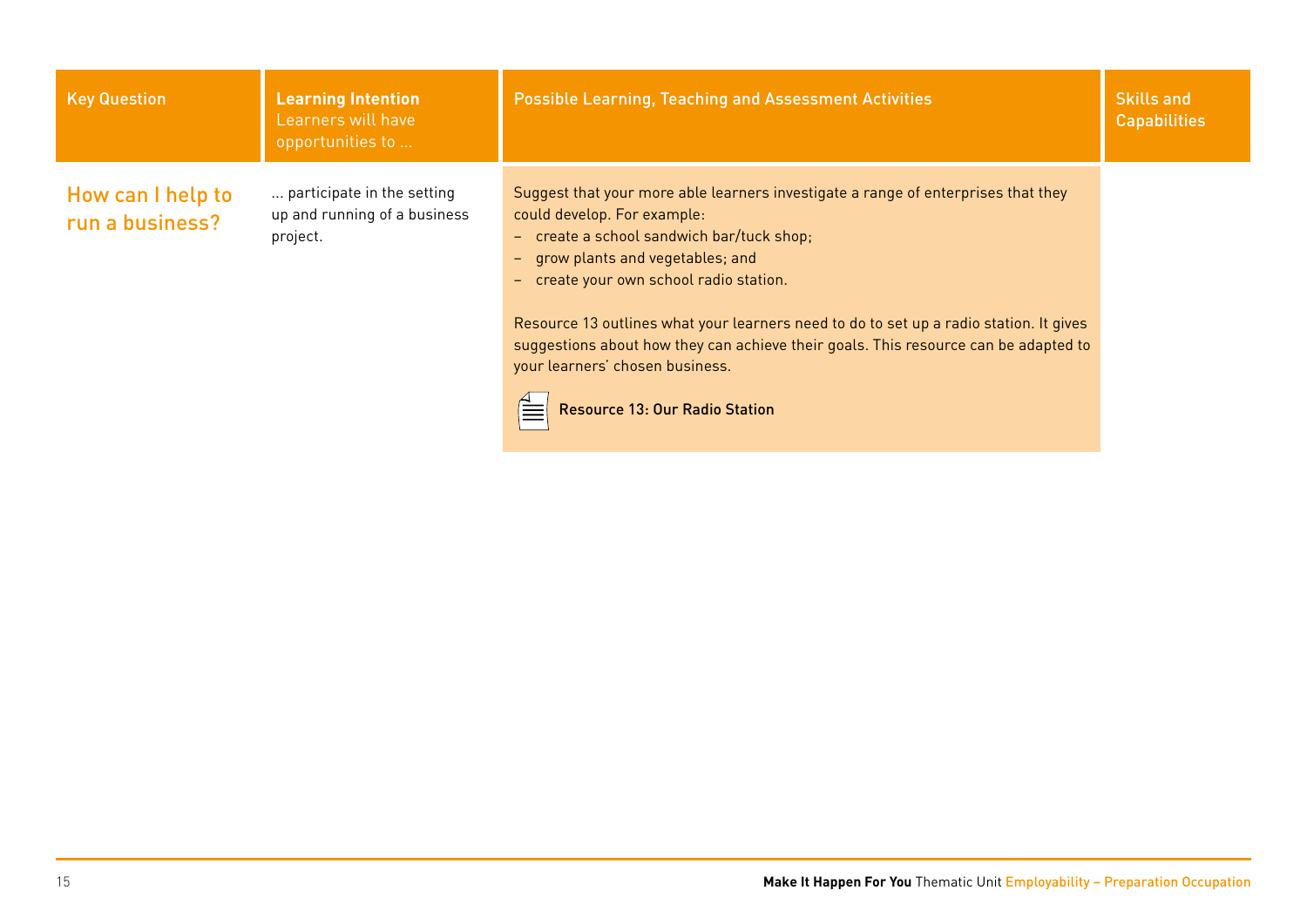| <b>Key Question</b>                                | <b>Learning Intention</b><br>Learners will have<br>opportunities to             | <b>Possible Learning, Teaching and Assessment Activities</b>                                                                                                                                                                                                                                            | <b>Skills and</b><br><b>Capabilities</b>                                                                                 |
|----------------------------------------------------|---------------------------------------------------------------------------------|---------------------------------------------------------------------------------------------------------------------------------------------------------------------------------------------------------------------------------------------------------------------------------------------------------|--------------------------------------------------------------------------------------------------------------------------|
| <b>What makes</b><br>a successful<br>entrepreneur? | make connections between<br>factors which may impact on<br>successful outcomes. | Introduce a class discussion to establish your learners' existing knowledge of the<br>term 'entrepreneur'.<br>Create a PowerPoint slideshow of photographs or names of famous entrepreneurs<br>downloaded from the internet that your learners may have heard of or recognise.<br>Some suggestions are: | <b>Communication -</b><br>Listen to and take<br>part in discussions,<br>explanations,<br>role plays and<br>presentations |
|                                                    |                                                                                 | - the originator of software most often used on computers;<br>- the founders of a famous food chain;<br>- a famous inventor of an important household appliance;<br>- the host of one of television's public singing competitions; or<br>- the owner of a famous airline.                               | <b>Communication -</b><br>Speak clearly so<br>that ideas can be<br>understood by<br>others                               |
|                                                    |                                                                                 | Ask your learners to:<br>- watch the images appear on the screen;<br>- try to work out who they are;<br>- try to connect them with something; and<br>- find a common link with all of them.                                                                                                             | <b>Using ICT -</b><br><b>Access and</b><br>manage data and<br>information                                                |
|                                                    |                                                                                 | Prepare two sets of cards - one a set of photographs of the entrepreneurs and the<br>other a set of pictures of their associated logos. Cut out each of the pictures and<br>laminate them individually. Ask your learners to match the entrepreneurs with<br>their logos.                               | Ask focused<br>questions                                                                                                 |
|                                                    |                                                                                 |                                                                                                                                                                                                                                                                                                         | Select, classify,<br>compare<br>and evaluate                                                                             |
|                                                    |                                                                                 |                                                                                                                                                                                                                                                                                                         | information                                                                                                              |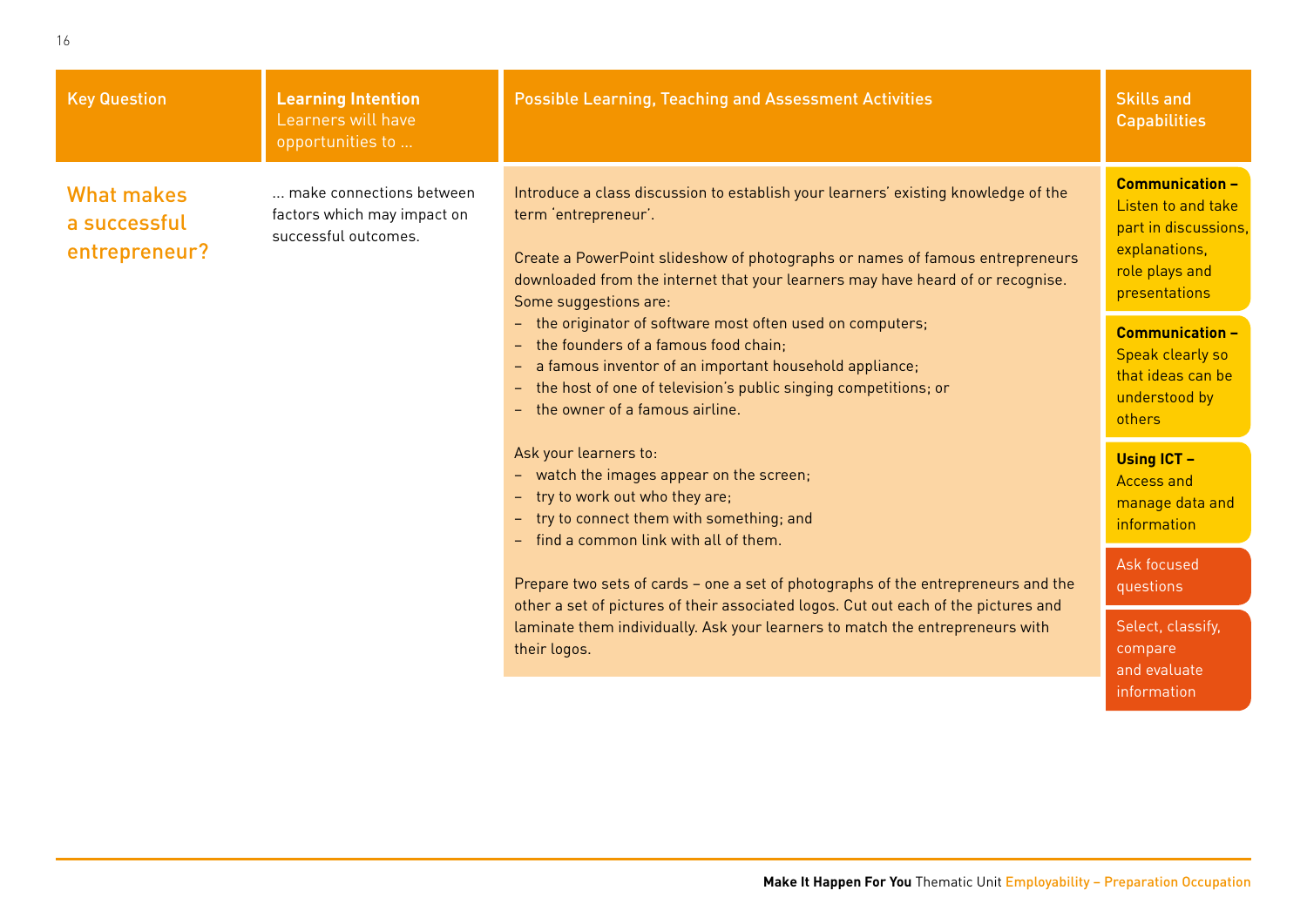| <b>Key Question</b>                                | <b>Learning Intention</b><br>Learners will have<br>opportunities to             | <b>Possible Learning, Teaching and Assessment Activities</b>                                                                                                                                                                                                                                                                                                                                                                                                                                                                                                                                                                                                                                                                                         | <b>Skills and</b><br><b>Capabilities</b> |
|----------------------------------------------------|---------------------------------------------------------------------------------|------------------------------------------------------------------------------------------------------------------------------------------------------------------------------------------------------------------------------------------------------------------------------------------------------------------------------------------------------------------------------------------------------------------------------------------------------------------------------------------------------------------------------------------------------------------------------------------------------------------------------------------------------------------------------------------------------------------------------------------------------|------------------------------------------|
| <b>What makes</b><br>a successful<br>entrepreneur? | make connections between<br>factors which may impact on<br>successful outcomes. | Divide the class into groups and allocate each group one of the identified<br>entrepreneurs. Ask each group to investigate what influences have made their<br>character so successful. Then ask them to report their findings to the rest of the<br>class. Together explore any similarities that the entrepreneurs may have.<br>The website www.careersserviceni.com/Cultures/en-GB/FindAJob/EmpRules/ has<br>information on entrepreneurship and self-employment. You can find appropriate<br>extension resources in Education for Employability MLD Key Stage 3 Unit 9 available<br>at www.nicurriculum.org.uk<br>When Were You Enterprising?<br>$-$<br><b>Charlie the Cook:</b><br>ц.<br>The Man-Made Object; and<br>ц.<br>The Doughnut Factory. |                                          |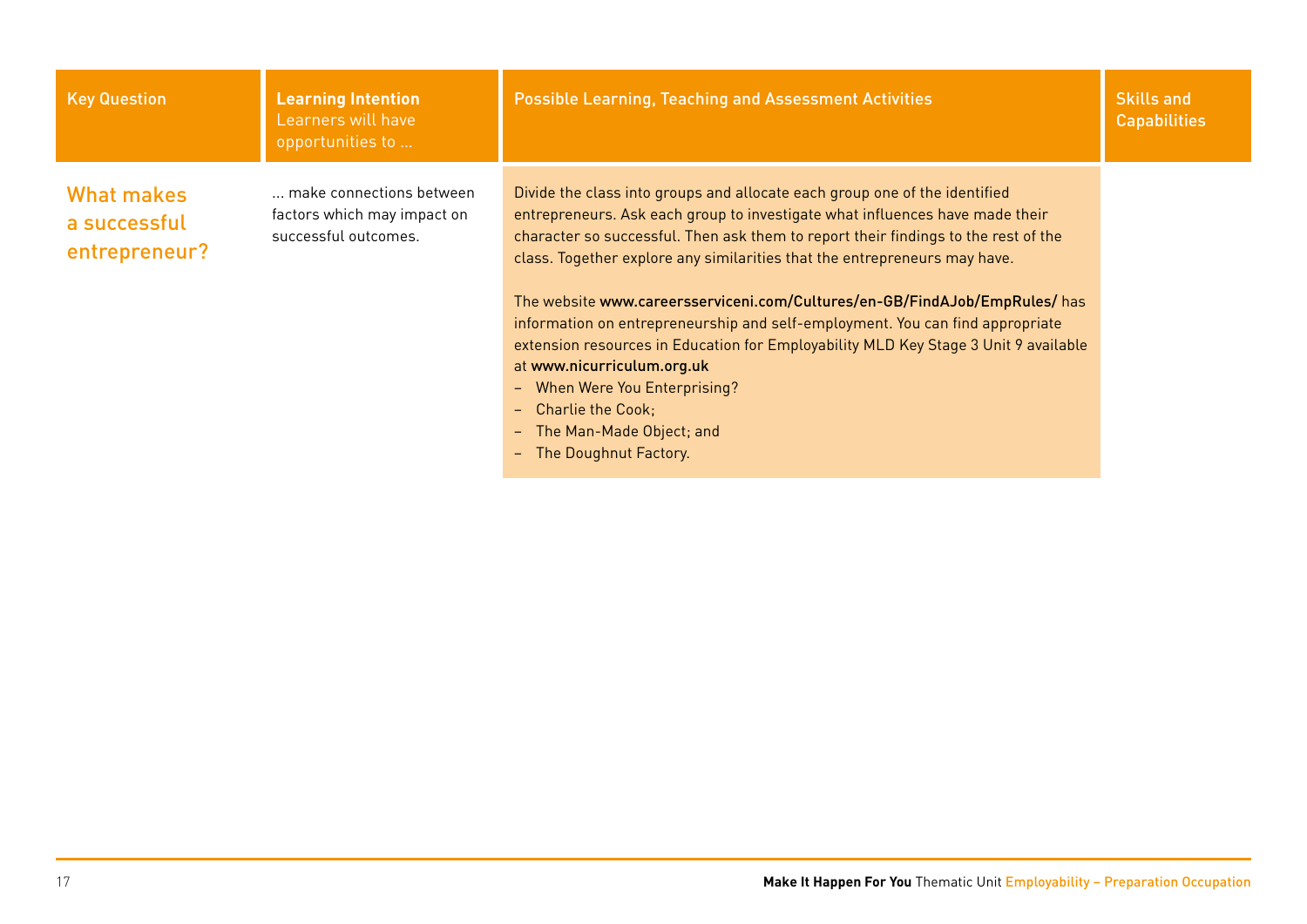| <b>Key Question</b> | <b>Learning Intention</b><br>Learners will have<br>opportunities to | <b>Possible Learning, Teaching and Assessment Activities</b>                                                                                                                                                                                                     | <b>Skills and</b><br><b>Capabilities</b>                                                                                 |
|---------------------|---------------------------------------------------------------------|------------------------------------------------------------------------------------------------------------------------------------------------------------------------------------------------------------------------------------------------------------------|--------------------------------------------------------------------------------------------------------------------------|
| Where am I going?   | recognise the need to begin<br>planning for the future.             | Together consider your learners' ambitions and career choices. Ask them to fill in<br>their ambitions using Resource 14. Then ask them to consider their employment<br>options and respond to the statements in Resource 15.<br><b>Resource 14: My Ambitions</b> | <b>Communication -</b><br>Listen to and take<br>part in discussions,<br>explanations,<br>role plays and<br>presentations |
|                     |                                                                     | $\equiv$<br><b>Resource 15: Thinking About Employment</b>                                                                                                                                                                                                        | <b>Communication -</b><br>Speak clearly so<br>that ideas can be                                                          |

understood by

**Communication –** Develop, express and present ideas in a variety of

Plan and set goals, break tasks into sub-tasks

others

forms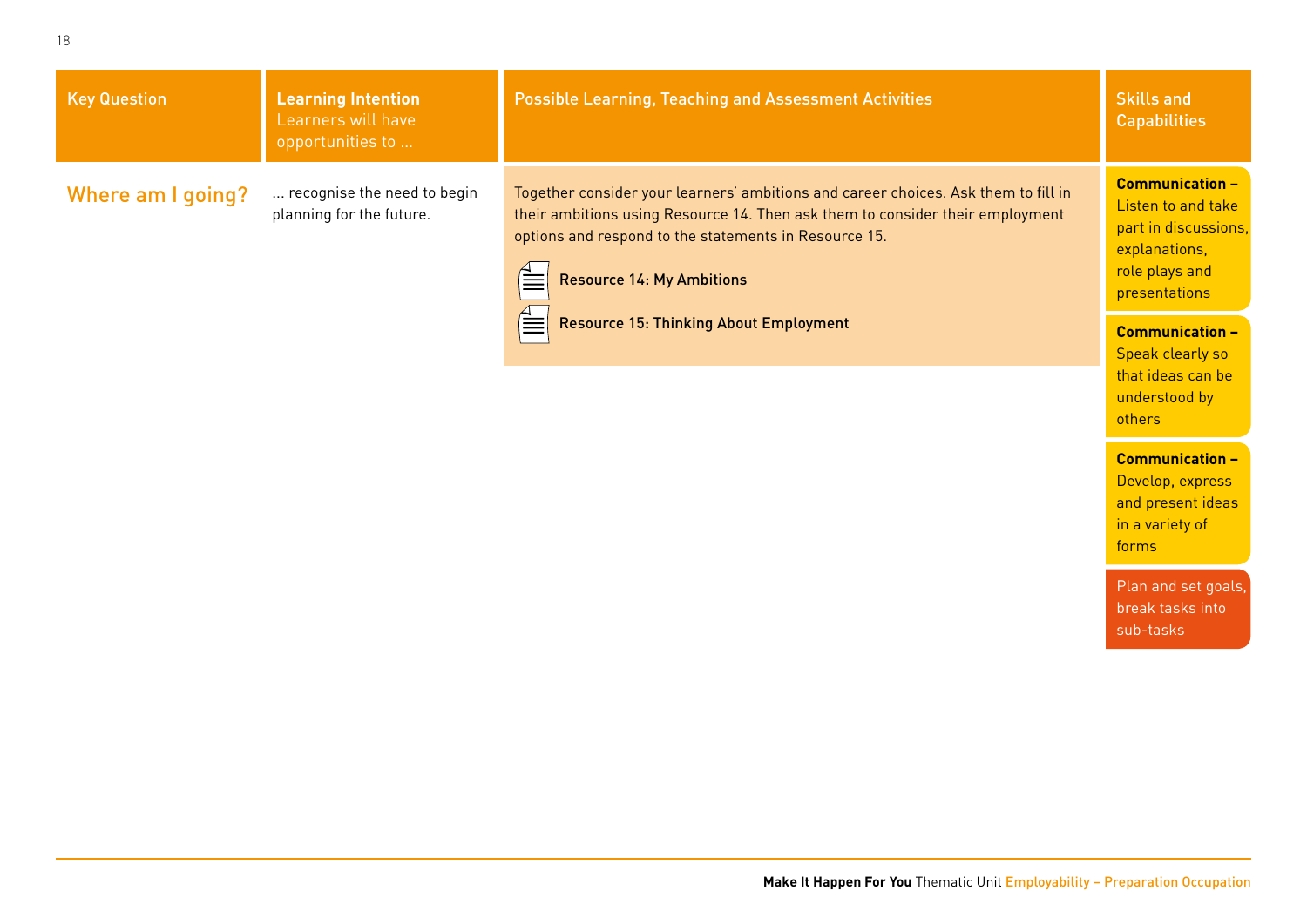# **Resources**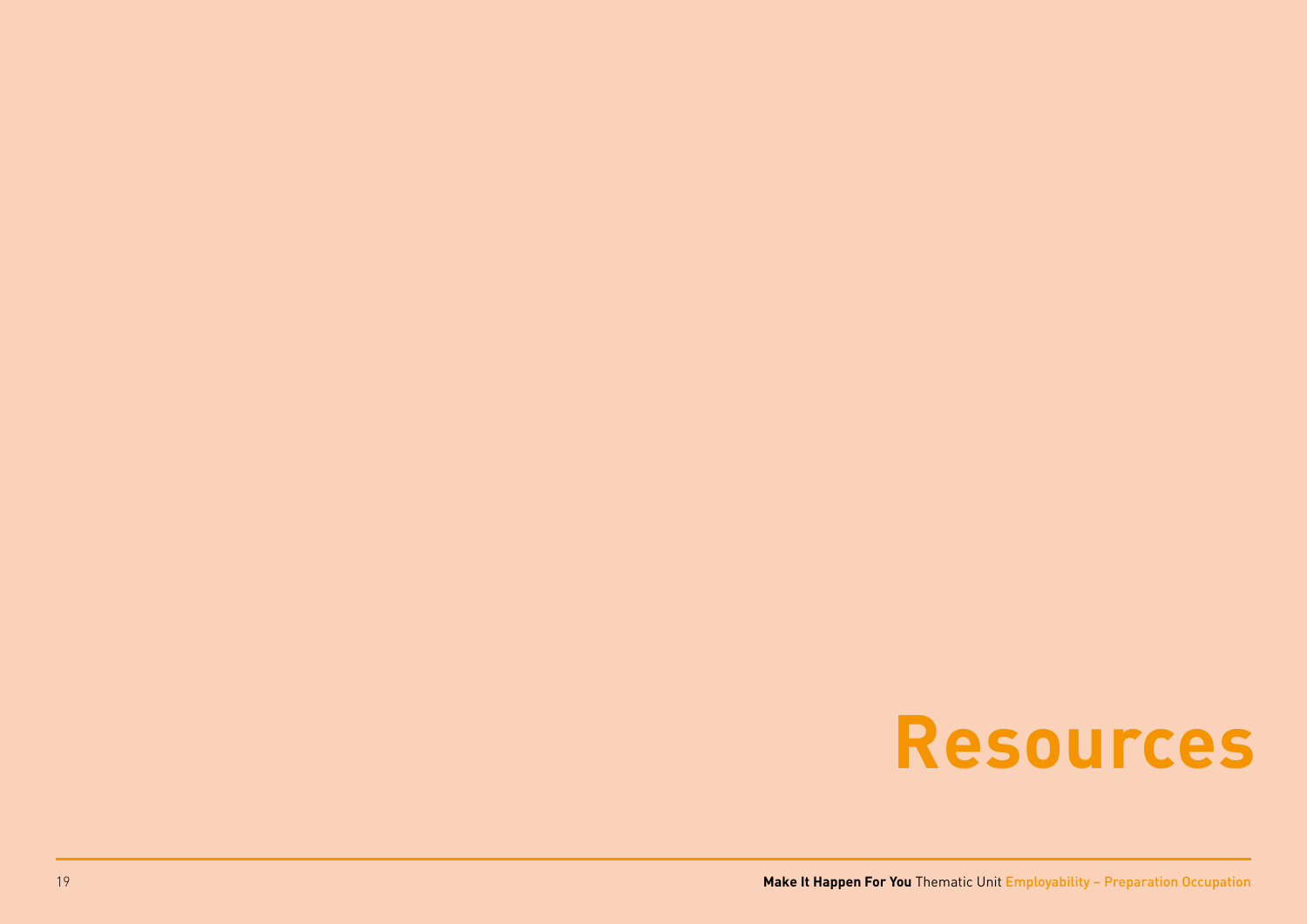#### **What Is Work?**

| Why do we<br>have to work?                       | Can we earn<br>a living if we<br>haven't got<br>a job?        | What is a job?                       | What is a<br>career?          | Is being a<br>pupil at school<br>work?         | Is playing<br>sport work?             |
|--------------------------------------------------|---------------------------------------------------------------|--------------------------------------|-------------------------------|------------------------------------------------|---------------------------------------|
| Can we be<br>happy if we<br>don't have<br>a job? | If you don't<br>have to work -<br>would you still<br>want to? | Does enjoying<br>your job<br>matter? | Is being a<br>volunteer work? | Do we work<br>at our hobbies<br>and interests? | Do we have<br>to get paid<br>to work? |
|                                                  |                                                               |                                      |                               |                                                |                                       |

| Is being a | Can work | Is being a     | What is a | Can we be<br>happy if we | Is being a   |
|------------|----------|----------------|-----------|--------------------------|--------------|
| star work? | be fun?  | criminal work? | vocation? | don't work?              | parent work? |

**Resource 1**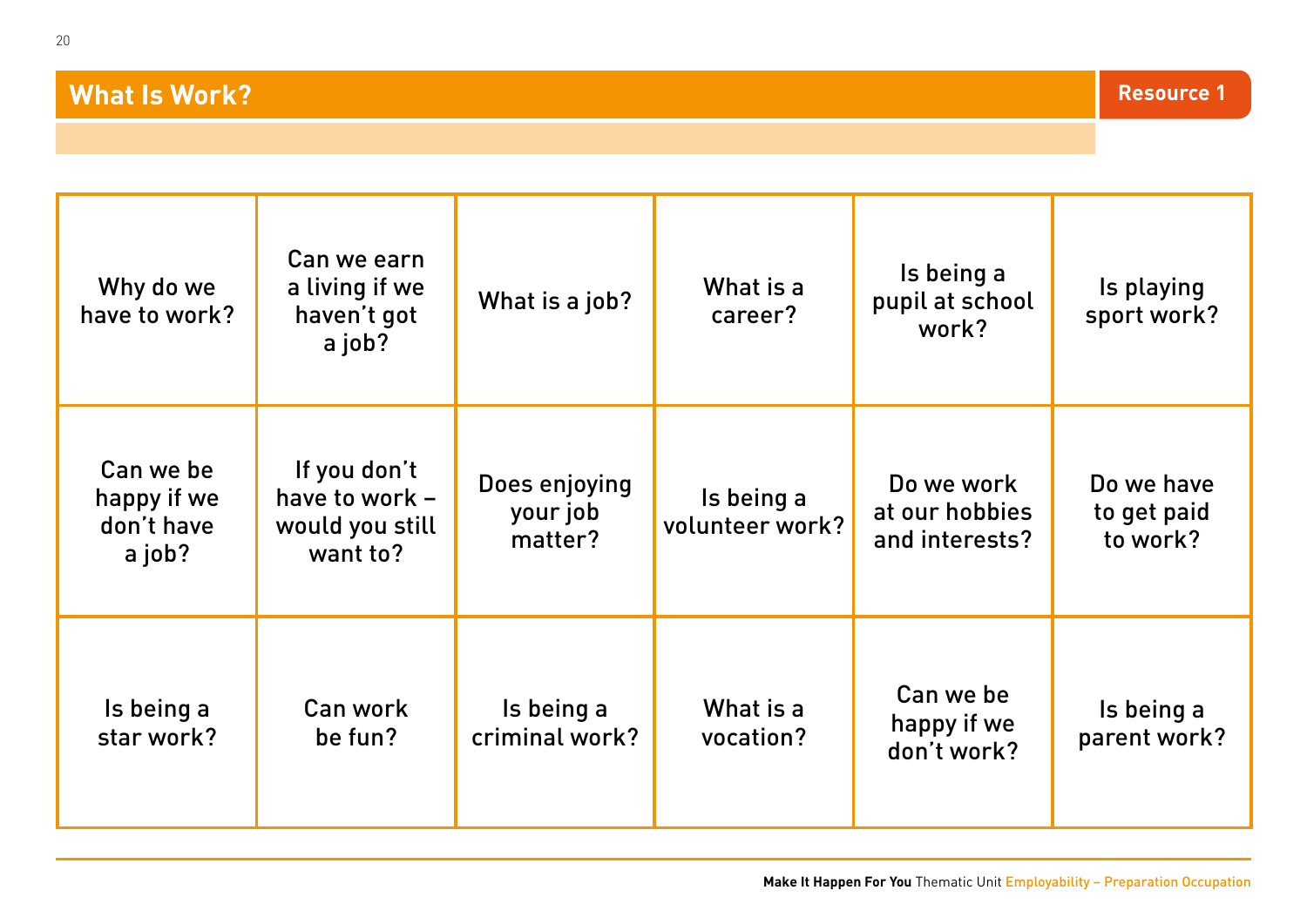#### **Different Ways Of Working and Service 2** and Service 2 and Service 2 and Service 2 and Service 2 and 2 and 2 and 2

Work with a partner. Make a list of some of the good things and some of the not so good things about each of the different work patterns.

#### Think about the effects on:

your free time, your spending money, lifestyle or family life.

| <b>Way of Working (Contract)</b> | <b>Good Things</b> | <b>Not So Good Things</b> |
|----------------------------------|--------------------|---------------------------|
| <b>Short-Term</b>                |                    |                           |
| <b>Shift Work</b>                |                    |                           |
| Permanent                        |                    |                           |
| <b>Temporary</b>                 |                    |                           |
| <b>Zero Hours</b>                |                    |                           |
| Seasonal                         |                    |                           |
| Contracted                       |                    |                           |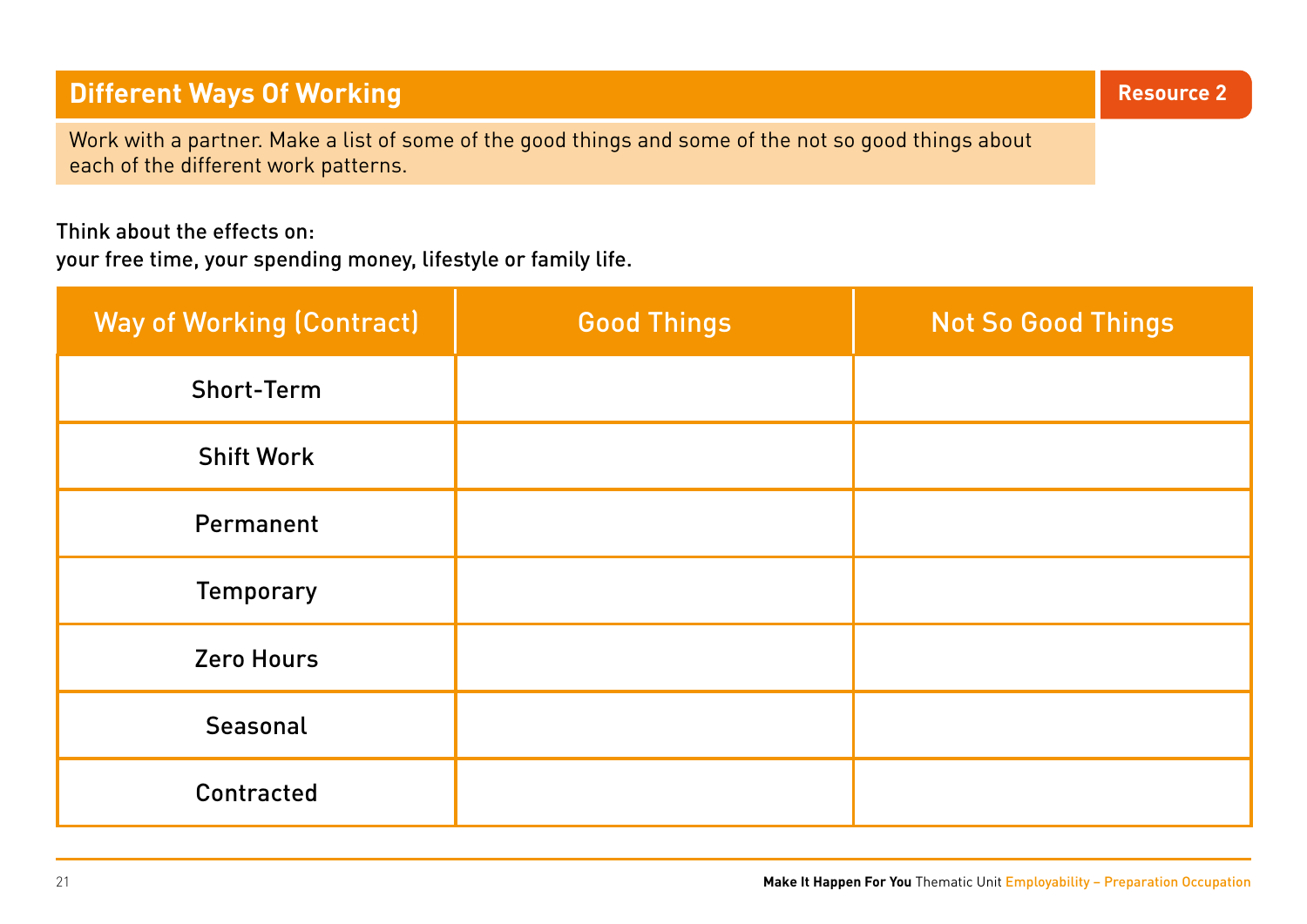## **Employer/Employee Name Cards 3**

| junior    | chief      | assistant  |
|-----------|------------|------------|
| labourer  | helper     | boss       |
| director  | owner      | manager    |
| trainee   | apprentice | proprietor |
| executive | foreman    | novice     |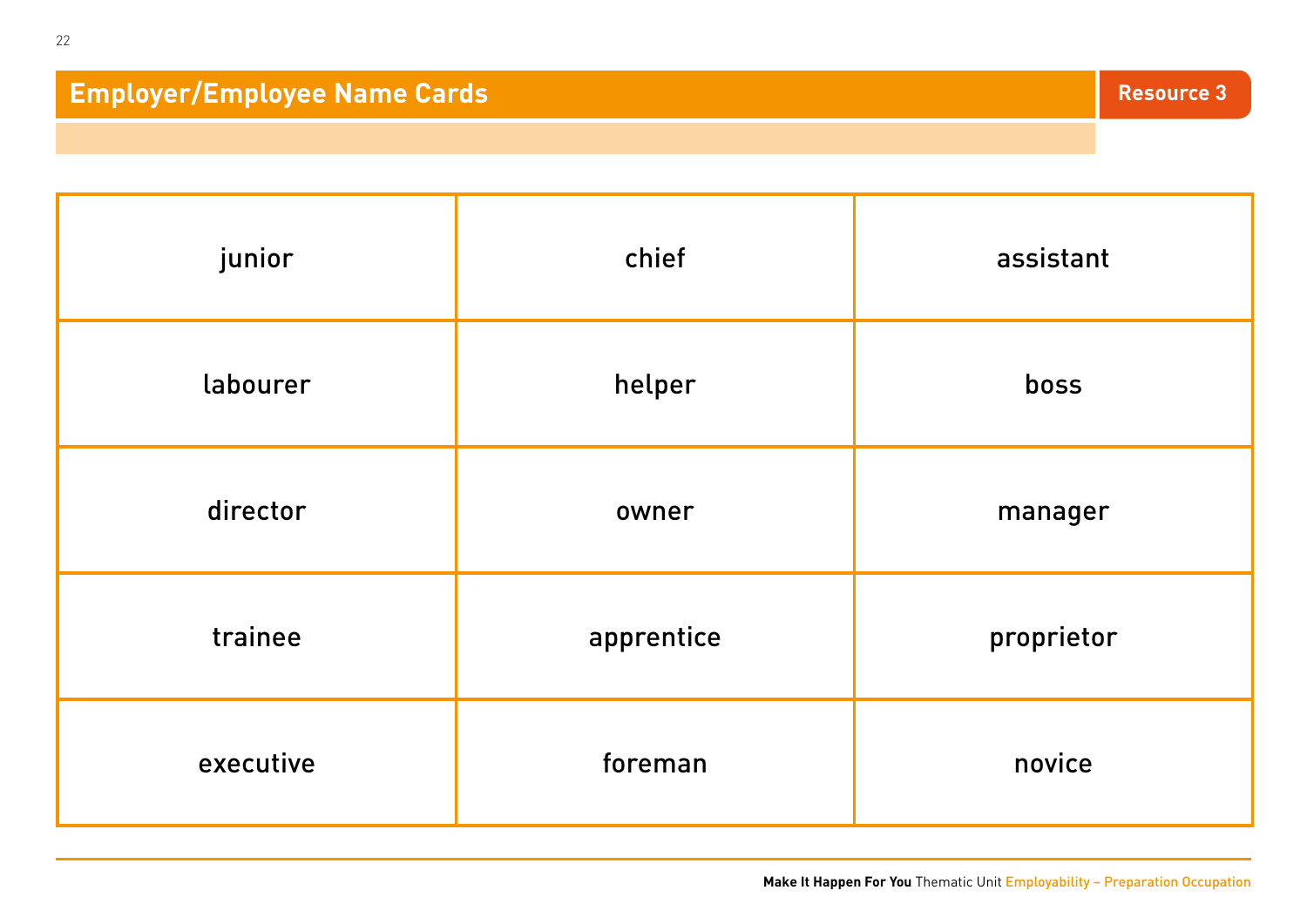# **Employers' Responsibilities Resource 4**

| Construction | Catering               |  |
|--------------|------------------------|--|
|              |                        |  |
| Retail       | <b>Car Maintenance</b> |  |
|              |                        |  |
| Horticulture | <b>Office</b>          |  |
|              |                        |  |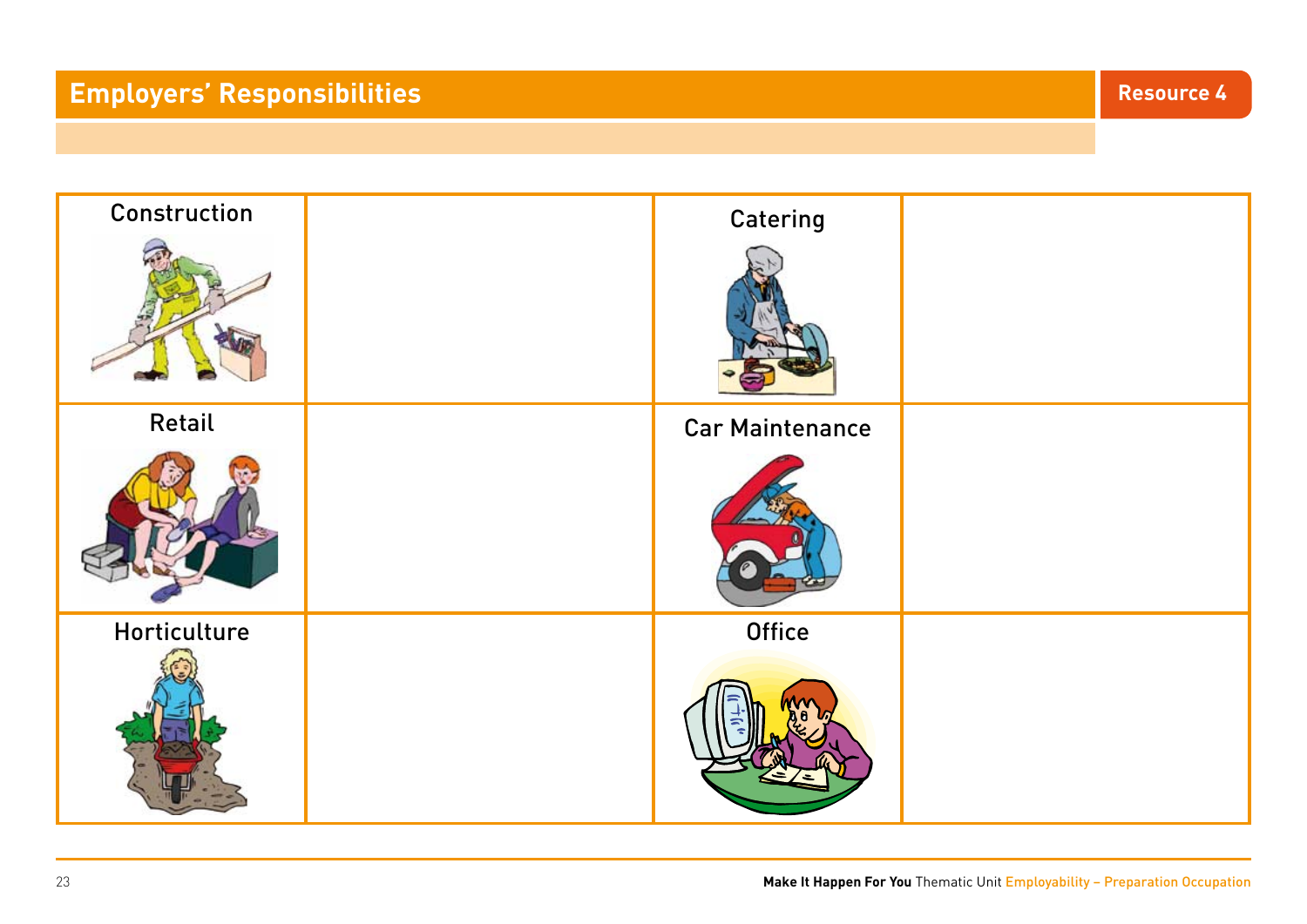#### **Interview Questions**

|  | What are your biggest responsibilities as a boss? |  |
|--|---------------------------------------------------|--|
|  |                                                   |  |

| (a) |  |
|-----|--|
| (b) |  |
| (c) |  |
|     |  |

#### What sort of issues do you have to deal with as a boss?  $2.$

| (a) |  |
|-----|--|
| (b) |  |
|     |  |
| (c) |  |
|     |  |

#### How do you deal with the problems you have mentioned?  $3.$

| (a) |  |
|-----|--|
|     |  |
| (b) |  |
| (c) |  |
|     |  |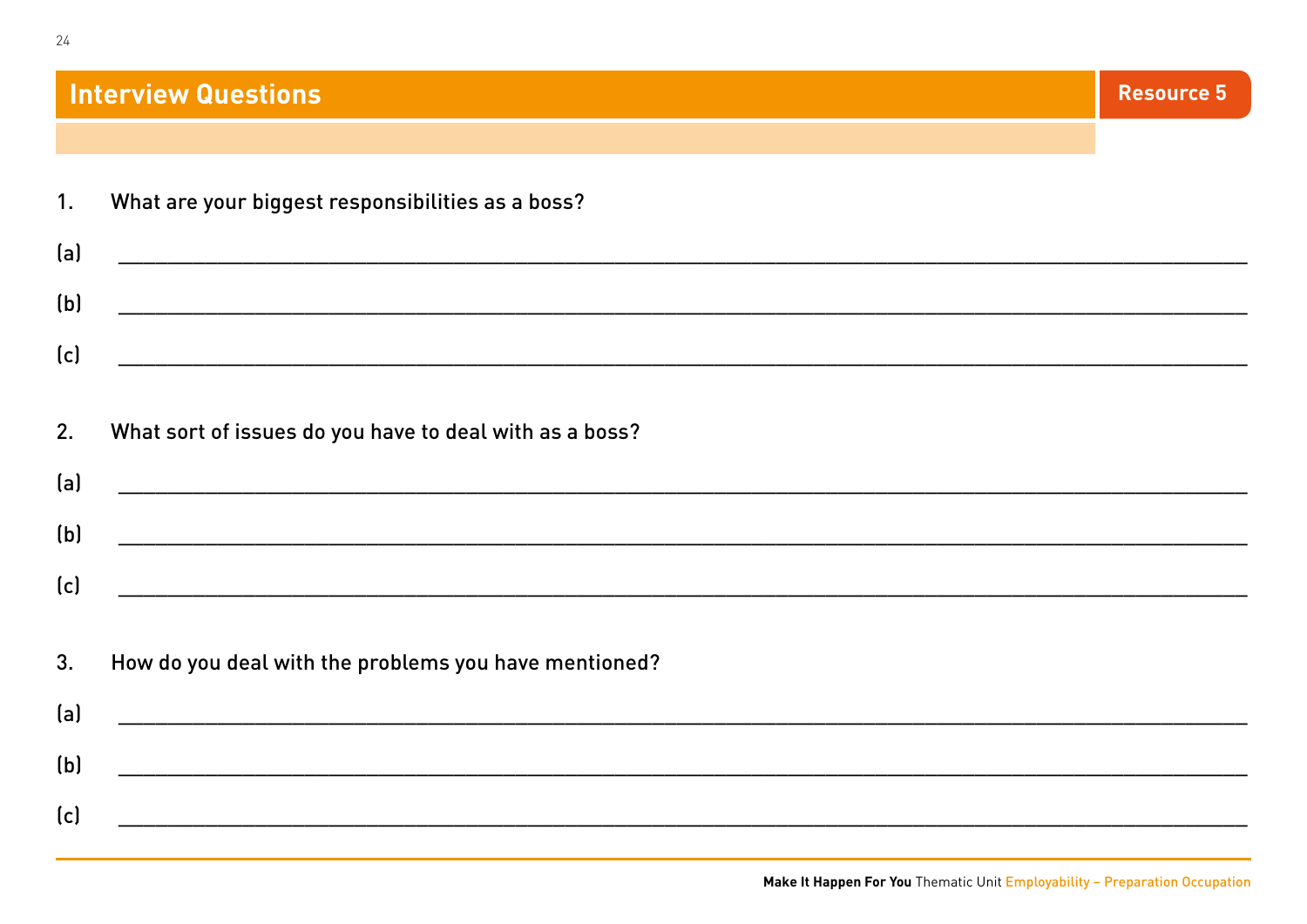#### **Difficult Situations**  $(1 \text{ of } 2)$

You are working as a waiter/waitress in a restaurant.

You have accidentally spilled a plate of vegetables over a customer.

The customer is very angry. They start to shout at you and demand to speak to the manager.

#### How will you deal with this?

You are an assistant in a children's nursery.

One of the parents has complained that when she picked up her baby daughter the day before, her clothes were damp and her nappy was dirty.

How will you deal with this?



You are working for a construction

Your company is building new houses

complained that since the family moved in, the shower has been leaking and the

How will you deal with this?

One of the new homeowners has

toilet won't flush properly.

company.

in your area.

A customer returns to your shop to complain about a pair of jeans that have shrunk in the wash.

To further complicate things, the customer has lost the receipt.

#### How will you deal with this?





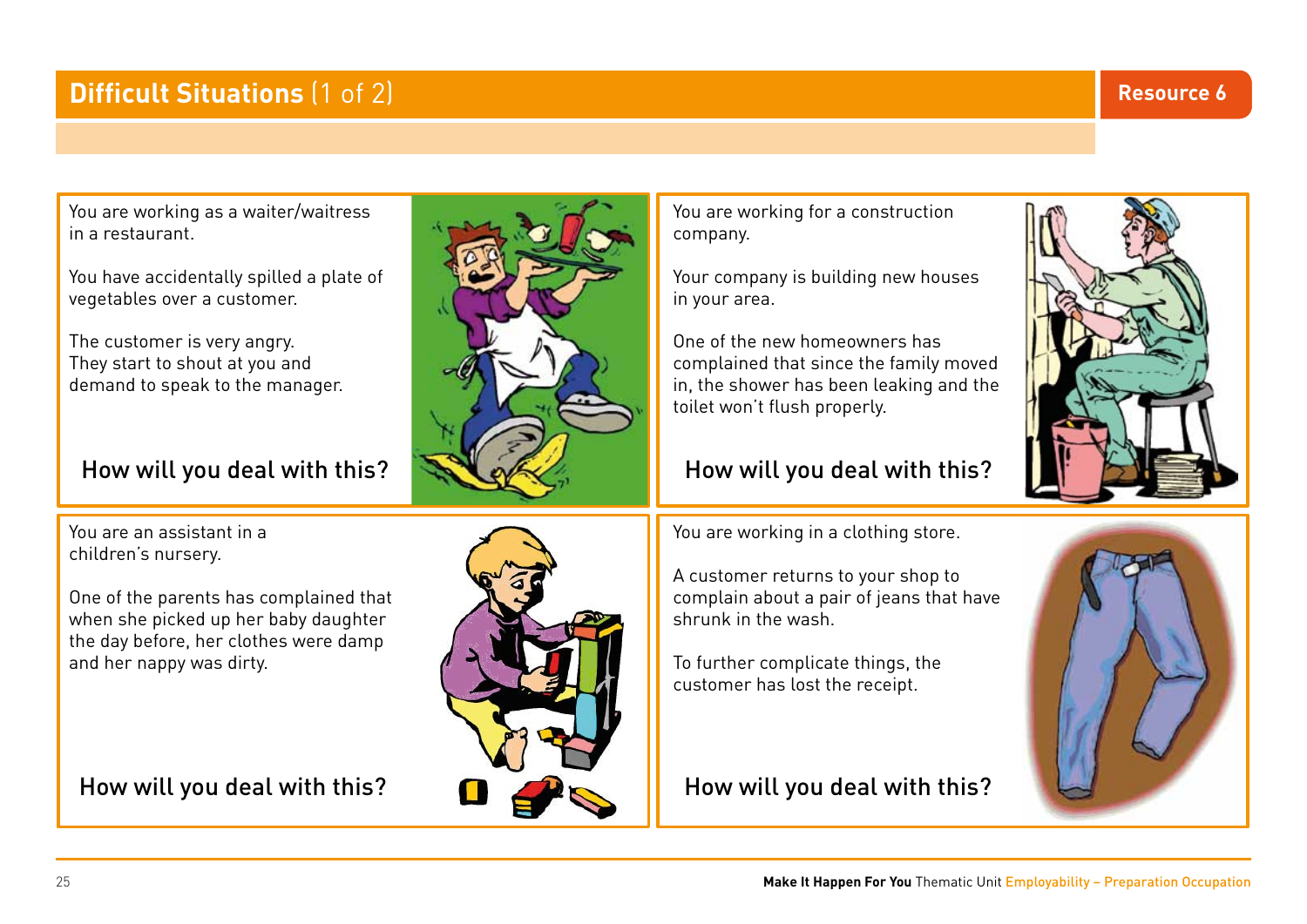#### **Difficult Situations (2 of 2)**

You notice the wires in a plug to one of the computers are loose.

#### How will you deal with this?

You have come into work feeling very unwell. As the morning goes on you start to feel sick and have a very bad headache. You think you might have flu.

How will you deal with this?

One of the people in your work is making nasty comments about how you dress and talking behind your back.

#### How will you deal with this?

You are supposed to get thirty minutes for your lunch. You can't go for lunch until your colleague returns from theirs as your lunch times are staggered. They always get back from lunch late which means you only get twenty minutes for your lunch break.

How will you deal with this?

26



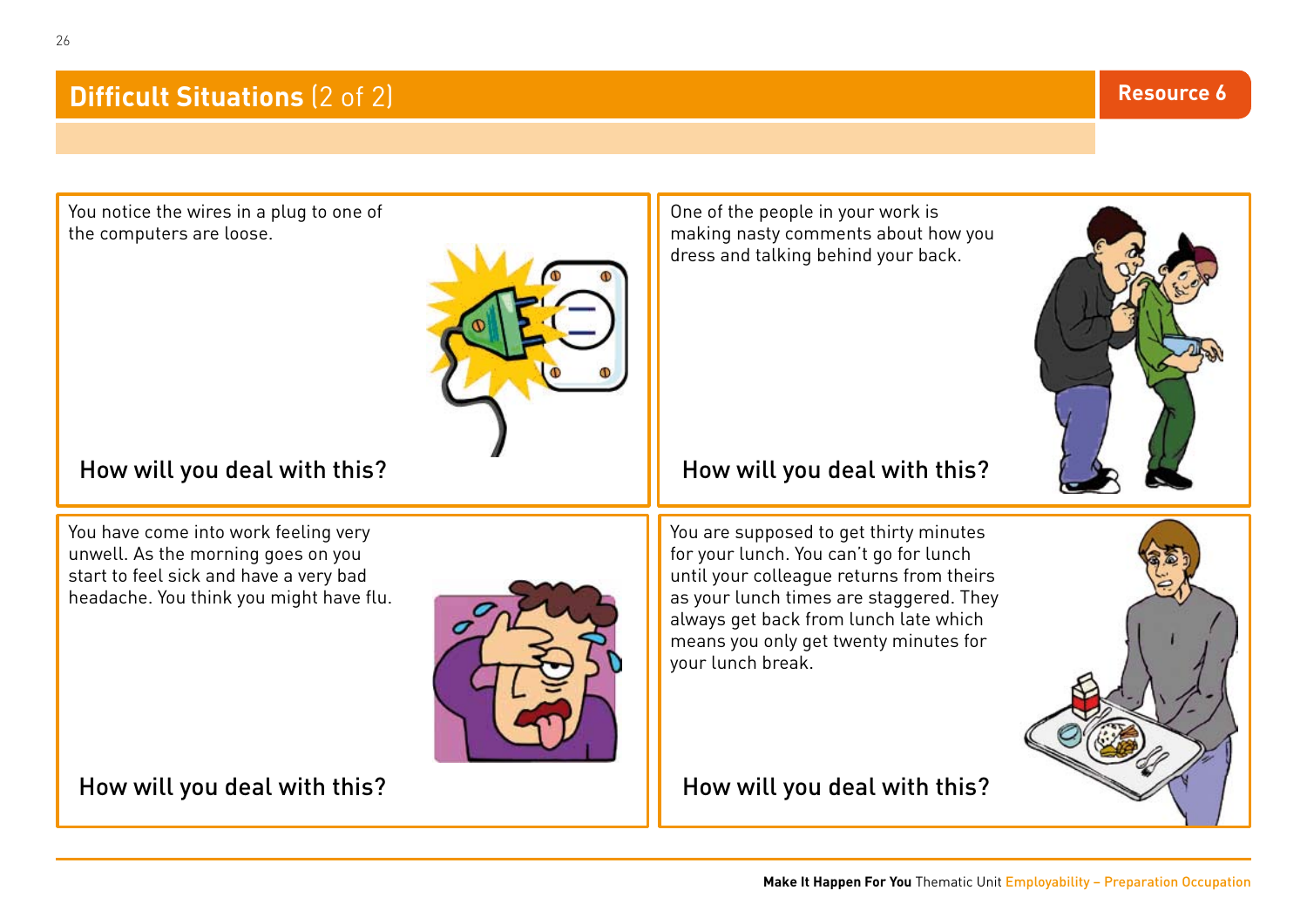#### **What Influences Us?** (1 of 2) **Resource 7 Resource 7 Resource 7 Resource 7**

People are influenced by many things when they apply for a job. Find out what things might influence you by reading and rating the following sentences.

#### Colour the box which best describes how you feel about:

1 What your parents think about the job?

|   | Very Important                                 | Important                                    | Don't know | Unimportant | <b>Very Unimportant</b> |
|---|------------------------------------------------|----------------------------------------------|------------|-------------|-------------------------|
| 2 | Whether or not the job is near where you live? |                                              |            |             |                         |
|   | Very Important                                 | Important                                    | Don't know | Unimportant | <b>Very Unimportant</b> |
| 3 | Whether or not the job has a uniform?          |                                              |            |             |                         |
|   | Very Important                                 | Important                                    | Don't know | Unimportant | <b>Very Unimportant</b> |
| 4 | What your friends say?                         |                                              |            |             |                         |
|   | Very Important                                 | Important                                    | Don't know | Unimportant | <b>Very Unimportant</b> |
| 5 | The level of pay the job has?                  |                                              |            |             |                         |
|   | Very Important                                 | Important                                    | Don't know | Unimportant | <b>Very Unimportant</b> |
| 6 | The hours of work in the job?                  |                                              |            |             |                         |
|   | Very Important                                 | Important                                    | Don't know | Unimportant | <b>Very Unimportant</b> |
|   |                                                | Whether or not the job has a pension scheme? |            |             |                         |
|   | Very Important                                 | Important                                    | Don't know | Unimportant | <b>Very Unimportant</b> |
| 8 | Whether the job is mostly indoors or outdoors? |                                              |            |             |                         |
|   | Very Important                                 | Important                                    | Don't know | Unimportant | <b>Very Unimportant</b> |
|   | What the internet says about the job?          |                                              |            |             |                         |
|   | Very Important                                 | Important                                    | Don't know | Unimportant | <b>Very Unimportant</b> |
|   | The size of the firm the job is in?            |                                              |            |             |                         |
|   | Very Important                                 | Important                                    | Don't know | Unimportant | <b>Very Unimportant</b> |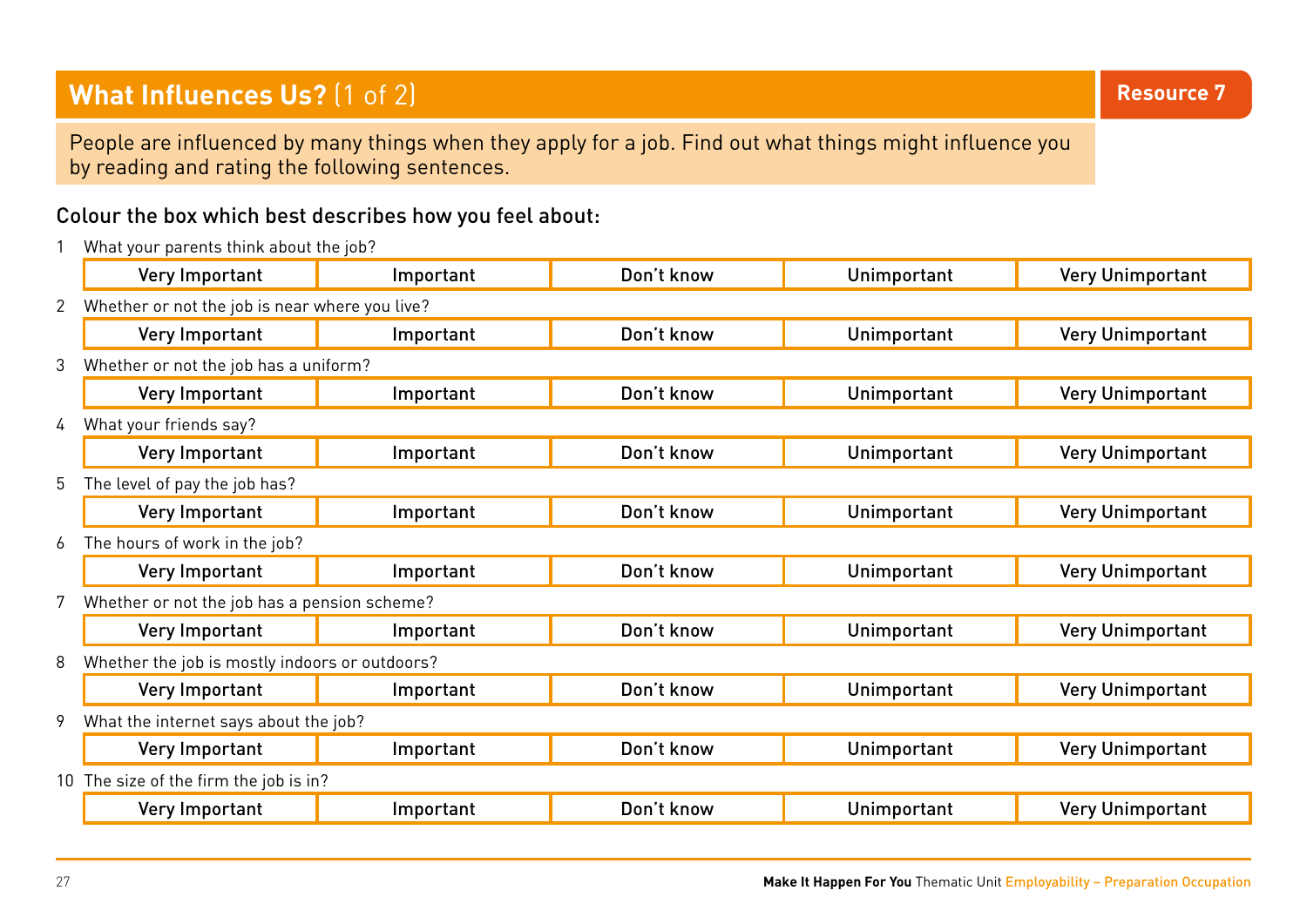#### **What Influences Us** (2 of 2)

#### Colour the box which best describes how you feel about:

11 What your teacher thinks about the job?

|                                                                       | Very Important                                                 | Important | Don't know | Unimportant | <b>Very Unimportant</b> |
|-----------------------------------------------------------------------|----------------------------------------------------------------|-----------|------------|-------------|-------------------------|
| 12 Whether the job will give you a chance to gain new qualifications? |                                                                |           |            |             |                         |
|                                                                       | Very Important                                                 | Important | Don't know | Unimportant | <b>Very Unimportant</b> |
|                                                                       | 13 Whether you know someone already doing the job?             |           |            |             |                         |
|                                                                       | Very Important                                                 | Important | Don't know | Unimportant | <b>Very Unimportant</b> |
|                                                                       | 14 Whether you have to stand up or sit down to do the job?     |           |            |             |                         |
|                                                                       | Very Important                                                 | Important | Don't know | Unimportant | <b>Very Unimportant</b> |
| 15 What your brothers and/or sisters think about the job?             |                                                                |           |            |             |                         |
|                                                                       | Very Important                                                 | Important | Don't know | Unimportant | <b>Very Unimportant</b> |
| 16 The advice your careers officer gives you about the job?           |                                                                |           |            |             |                         |
|                                                                       | Very Important                                                 | Important | Don't know | Unimportant | <b>Very Unimportant</b> |
| 17 The qualifications you need to do the job?                         |                                                                |           |            |             |                         |
|                                                                       | Very Important                                                 | Important | Don't know | Unimportant | <b>Very Unimportant</b> |
|                                                                       | 18 Whether or not the job might give you the chance to travel? |           |            |             |                         |
|                                                                       | Very Important                                                 | Important | Don't know | Unimportant | <b>Very Unimportant</b> |
|                                                                       | 19 Whether the job is in a new or established business?        |           |            |             |                         |
|                                                                       | Very Important                                                 | Important | Don't know | Unimportant | <b>Very Unimportant</b> |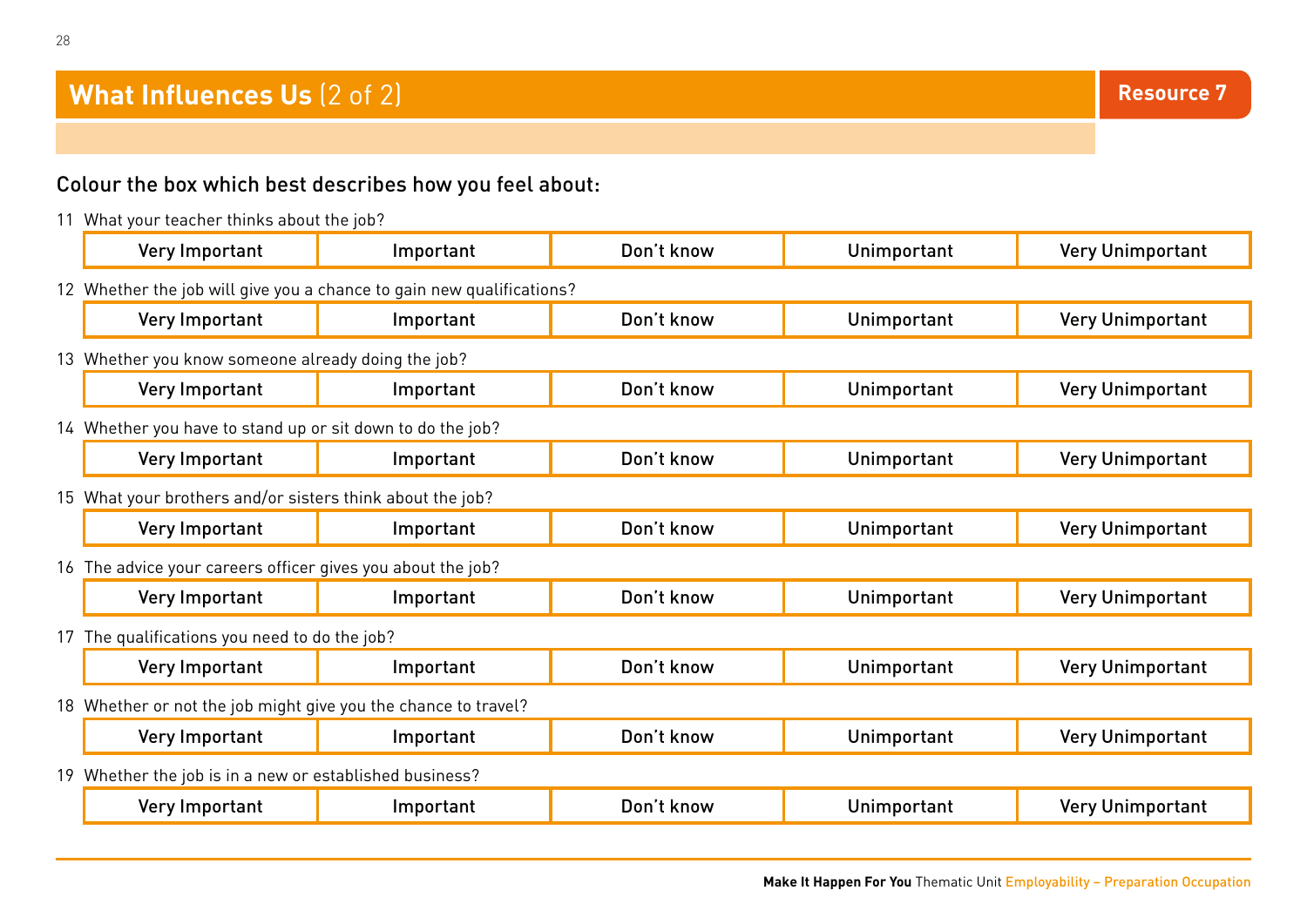# **Product Or Service?** Sort the cards into two groups: 1. Companies that produce something 2. Companies that provide a service **Resource 8** manufactures cars l washes windows l grows crops l services cars bakery and dress maker dentist and makes medicines hairdresser **i** house builder **i** CD producer **i** sweet factory chemist shop discrete interest in the clothing factory discrete CD shop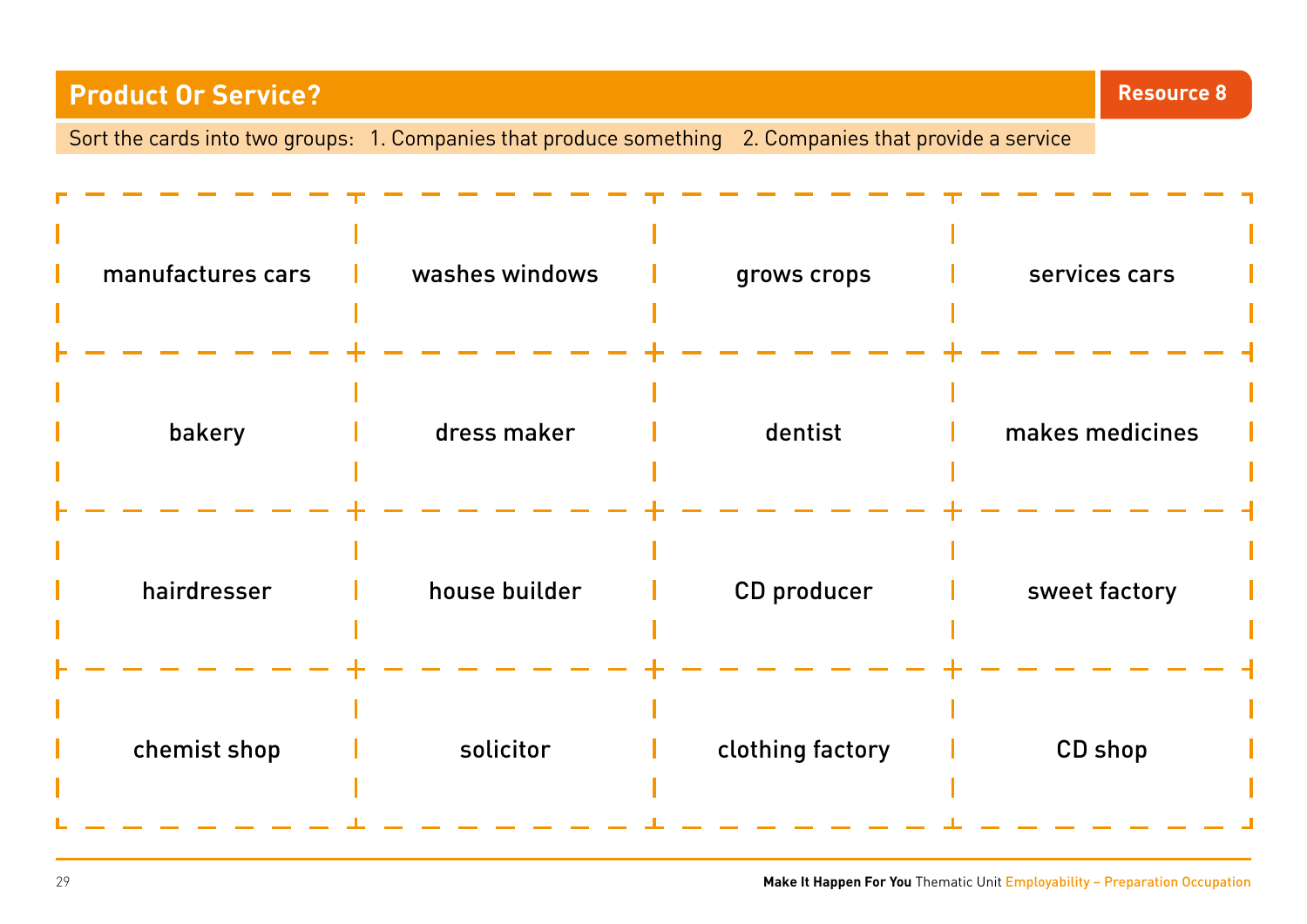Laminate and cut into separate cards. The cards may be altered to suit the advertisements your learners found.

You have a leak in the kitchen and need someone to come and fix it before the house is flooded!



You have just got a new job and you need someone to look after your children while you are at work.



You would like to redecorate your living room and need someone to paint and wallpaper it.



Your computer and television are playing up and you don't know how to fix them.

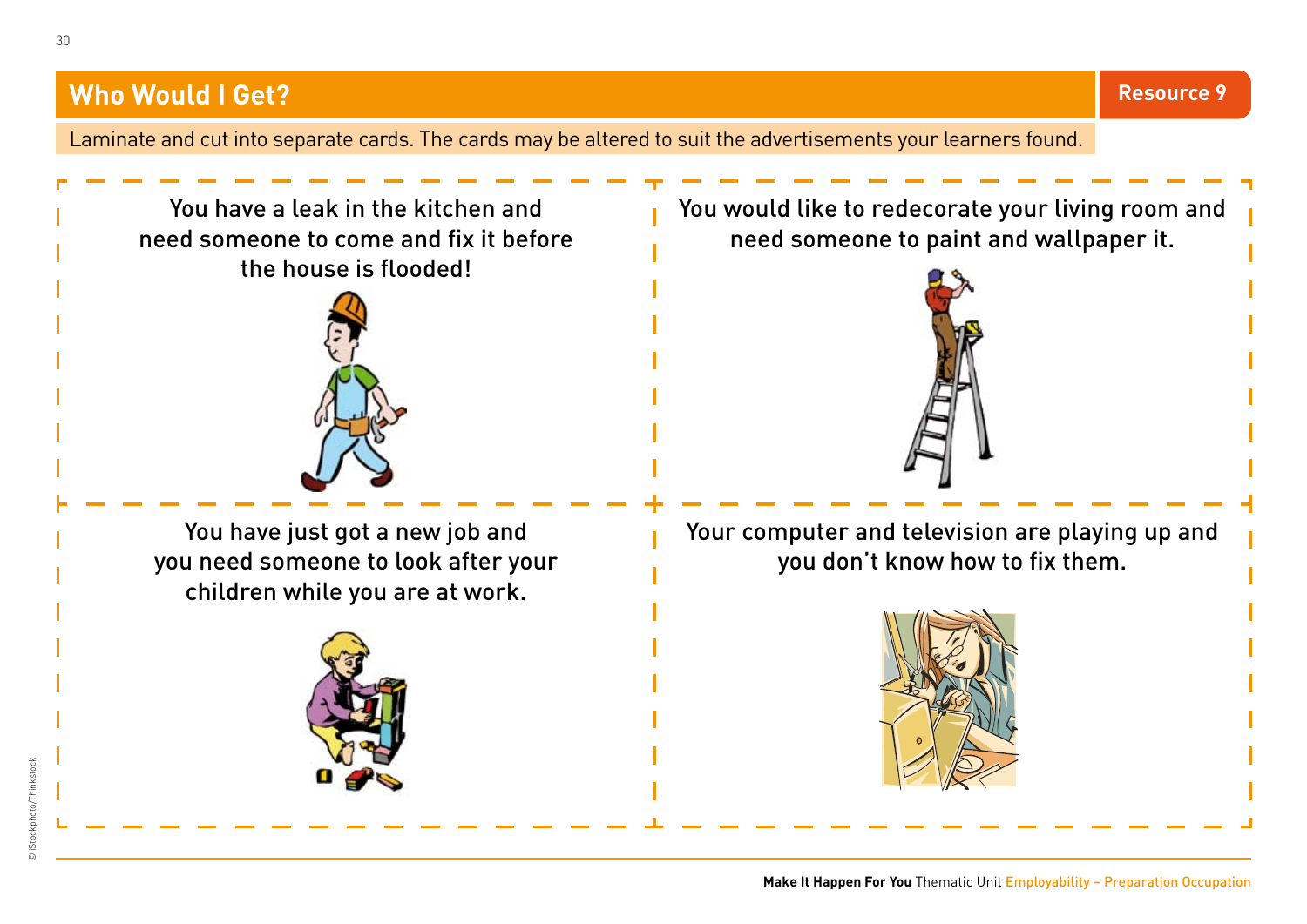My idea for a business:

| We will make  (product)                                                                         |  |
|-------------------------------------------------------------------------------------------------|--|
| We will need  (raw materials)                                                                   |  |
|                                                                                                 |  |
| We will get the raw materials from  (source)                                                    |  |
|                                                                                                 |  |
| We will make our product by<br>(Who will make it? What is the process? How will we operate it?) |  |
| We will advertise it by  (promotion)                                                            |  |
|                                                                                                 |  |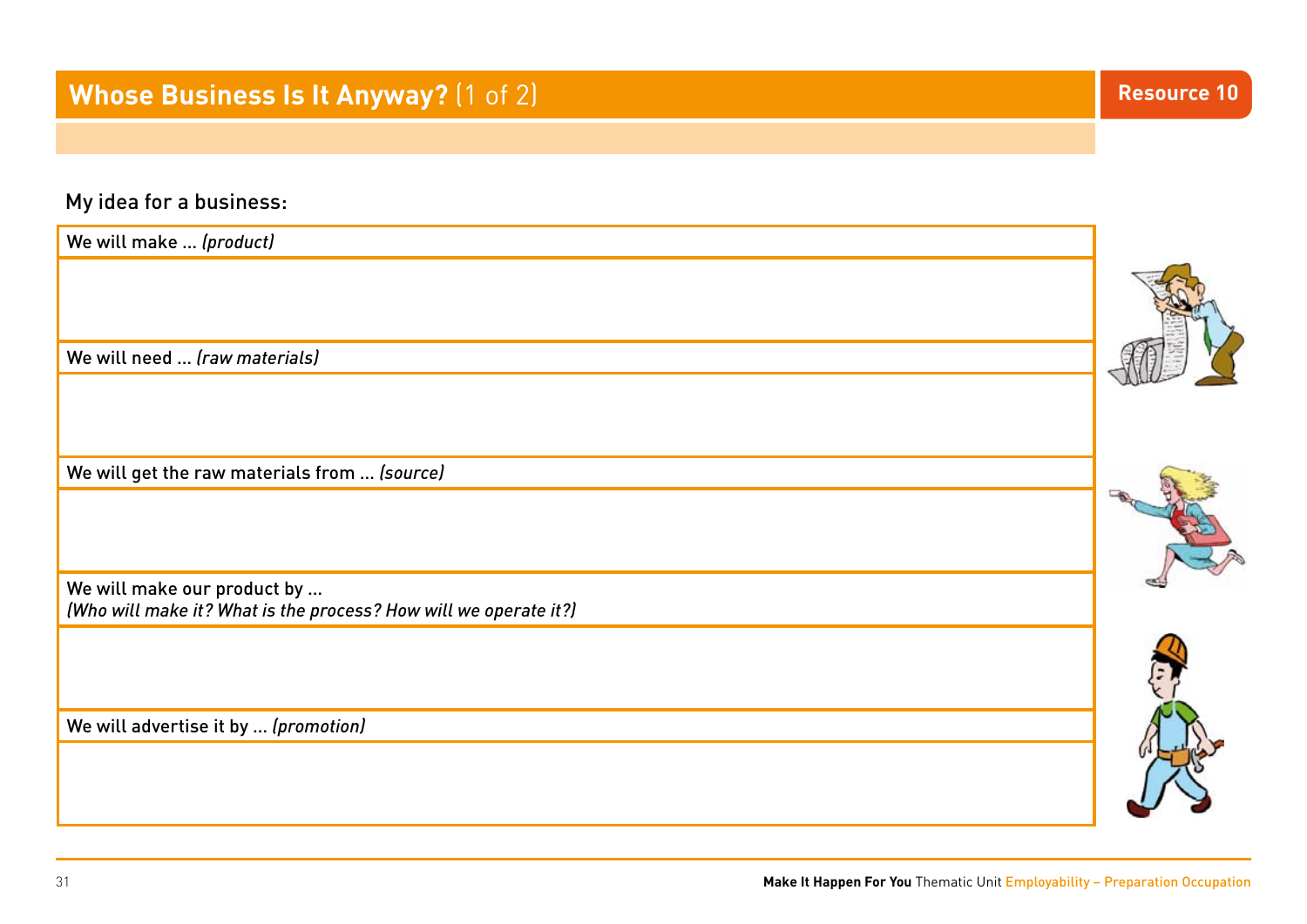| This idea is a possibility     |                    |
|--------------------------------|--------------------|
| This idea is NOT a possibility |                    |
|                                | <b>Resource 10</b> |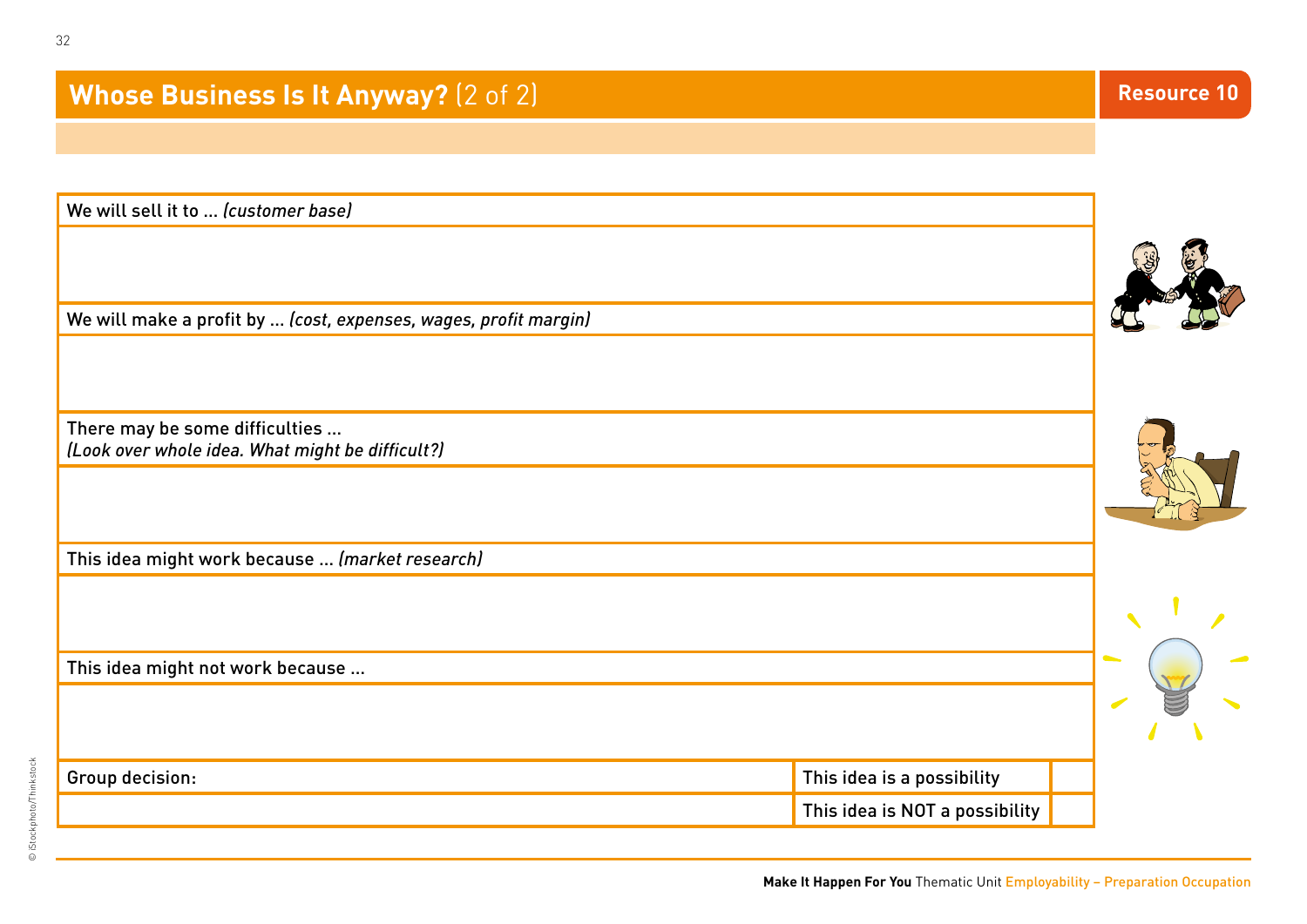### **Down To Business Resource 11**

| Our business will make  (description of product)             |  |
|--------------------------------------------------------------|--|
|                                                              |  |
| We will make this by  (operations strategy)                  |  |
| We will sell to  (customer base)                             |  |
|                                                              |  |
| Our customers will buy because  (market research)            |  |
|                                                              |  |
| We will sell it by  (sales strategy)                         |  |
| We will make money by  (profit margins, financial forecasts) |  |

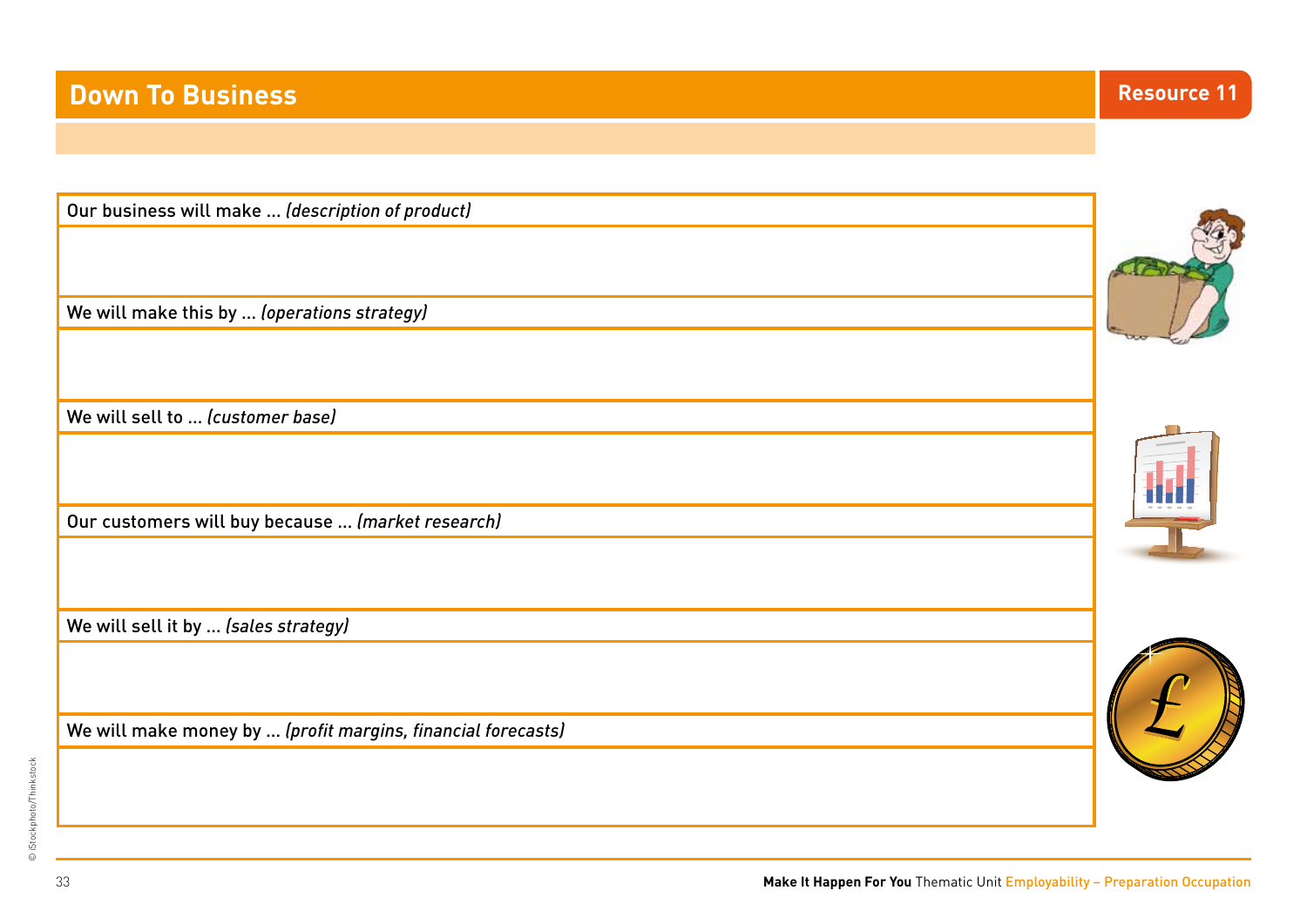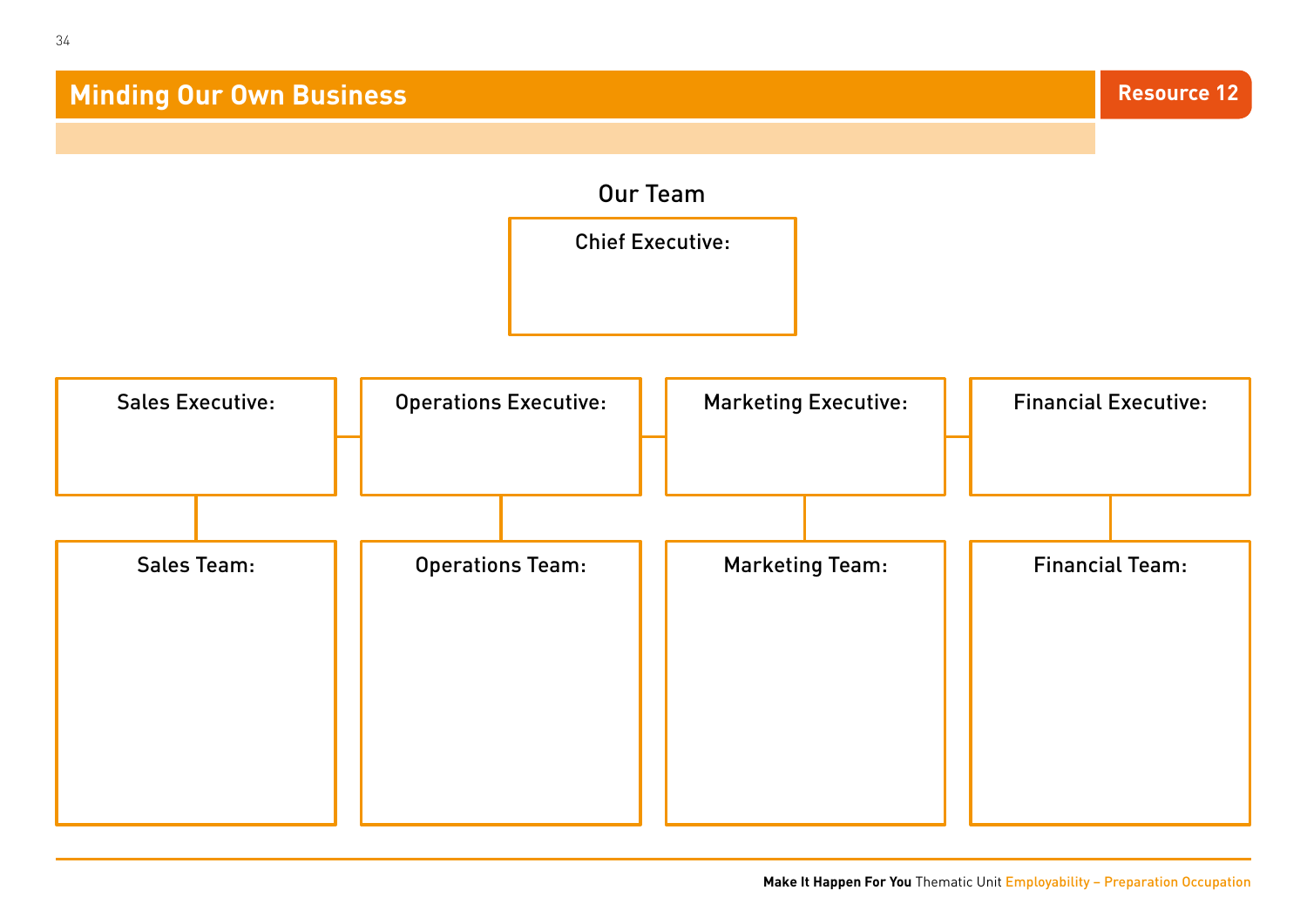#### Preparation List

| What has to be done?                 | How do I do it?                                                                                                                                                                                                                                                                                      |
|--------------------------------------|------------------------------------------------------------------------------------------------------------------------------------------------------------------------------------------------------------------------------------------------------------------------------------------------------|
| Advertising                          | Local shops, school Youth Clubs, Facebook, Twitter, flyers, posters.<br>(You could show learners samples of flyers, newspaper<br>advertisements, websites, etc. then discuss which they find most<br>attractive and why.)                                                                            |
| What will we call our radio station? | Look at popular brand names and examine what makes them catchy/<br>familiar/easily recognisable. Compare them with less successful<br>brand names, and identify reasons why this is so.<br>Encourage your learners to select key words which could be used in<br>the name.                           |
| Designing a logo for our station     | Design a logo. Look at logos your learners are familiar with. Discuss<br>what makes them attractive and recognisable. Ask your learners to<br>choose colours and shapes appropriate to their radio station. Ask<br>them to work with the art department to create a logo for their<br>radio station. |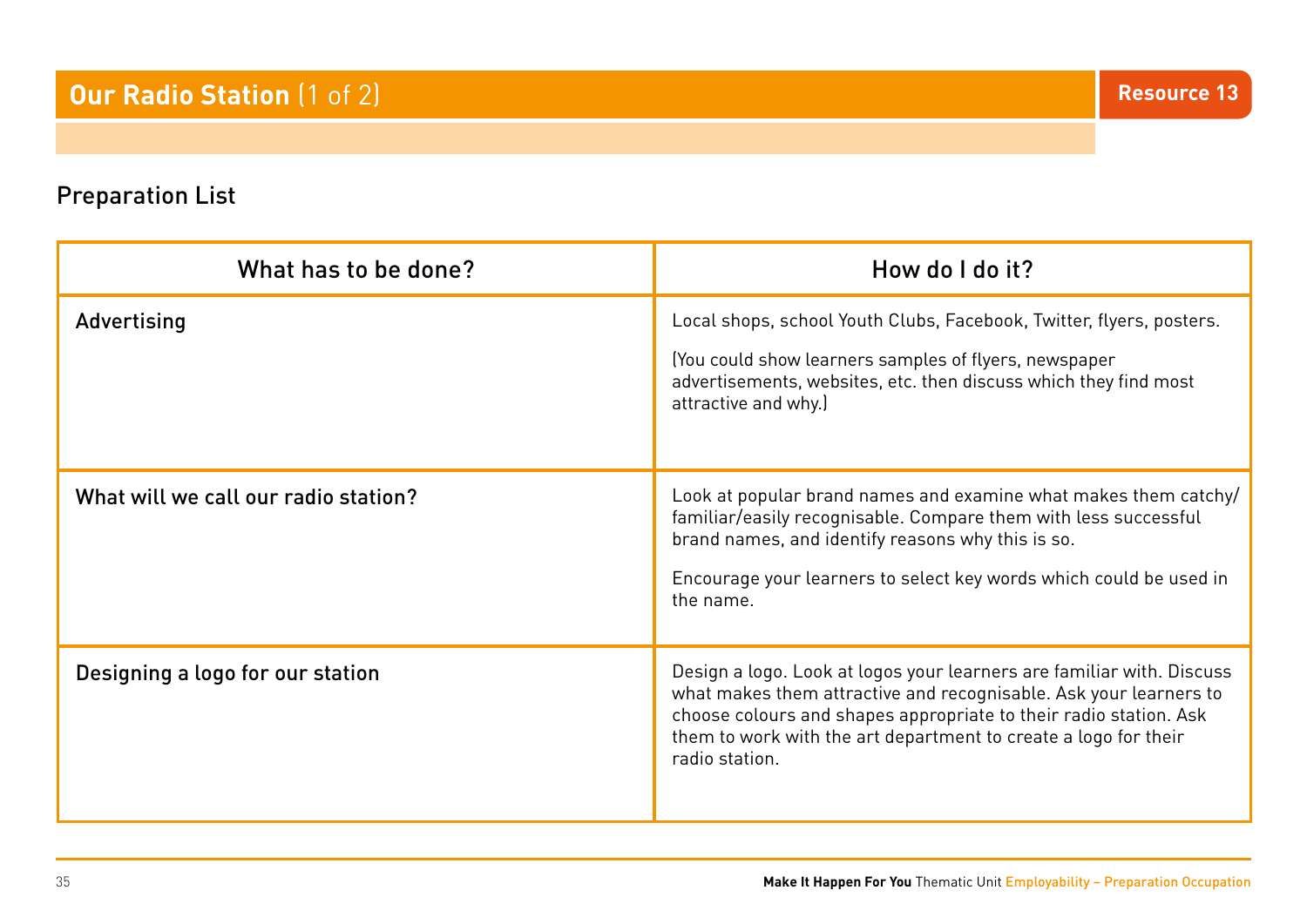#### **Our Radio Station** (2 of 2)

#### Preparation List

| What will we include in our radio station/how will we<br>select relevant material to suit our audience? | Ask your learners to make a list of all the programmes on their radio<br>station, for example chart show, celebrity interviews, sports reports,<br>relevant news items, phone ins, Twitter, competitions, traffic reports, etc.<br>(Further time could be spent selecting music.)                                                                                                             |
|---------------------------------------------------------------------------------------------------------|-----------------------------------------------------------------------------------------------------------------------------------------------------------------------------------------------------------------------------------------------------------------------------------------------------------------------------------------------------------------------------------------------|
| How can we create a jingle?                                                                             | Your learners could work in collaboration with the music department<br>to create a jingle using their selected station name, etc.                                                                                                                                                                                                                                                             |
| How will we launch our station?                                                                         | Ask your learners to discuss the launch of their station and how to<br>attract a relevant audience to it. Encourage them to be creative with<br>suggestions on how to make the biggest impact with the station<br>launch using minimum costs, for example set up an advertising<br>stand at their local shopping centre, give out balloons, stickers,<br>badges, or have an online promotion. |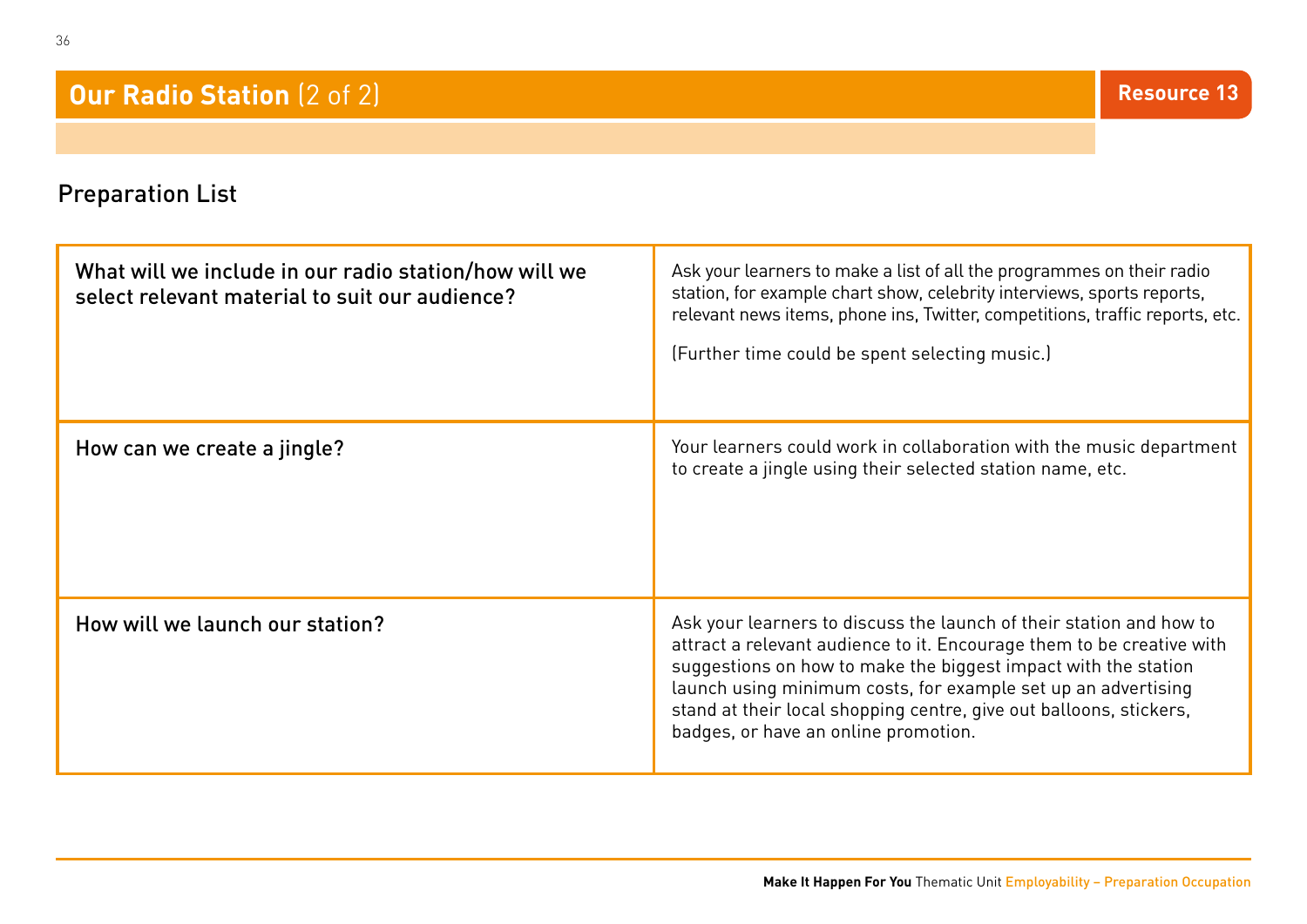# **My Ambitions and Service 24 and Service 24 and Service 24 and Service 24 and Service 24 and Service 24 and Service 24 and Service 24 and Service 24 and Service 24 and Service 25 and Service 25 and Service 25 and Service 2**

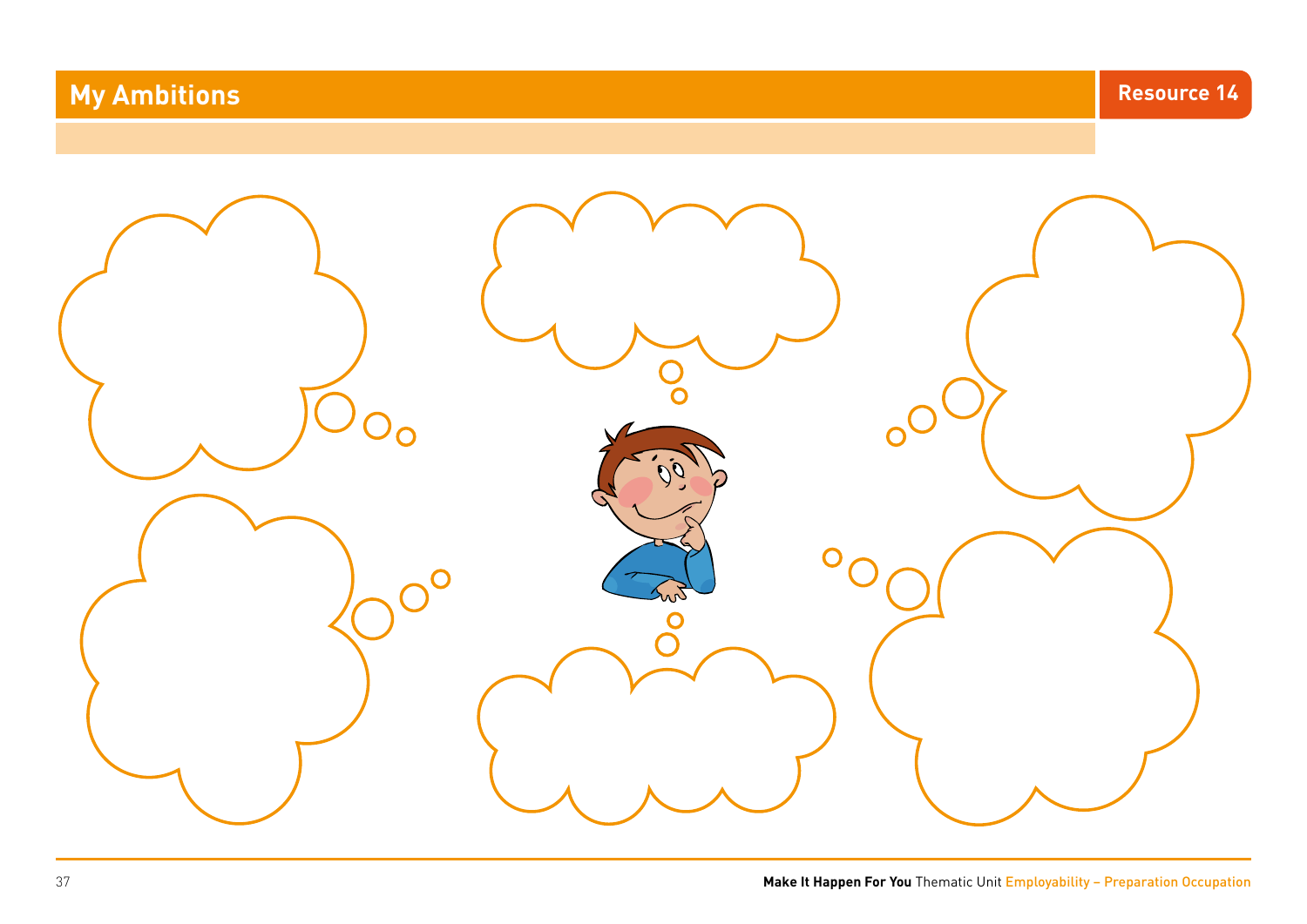#### **Thinking About Employment**